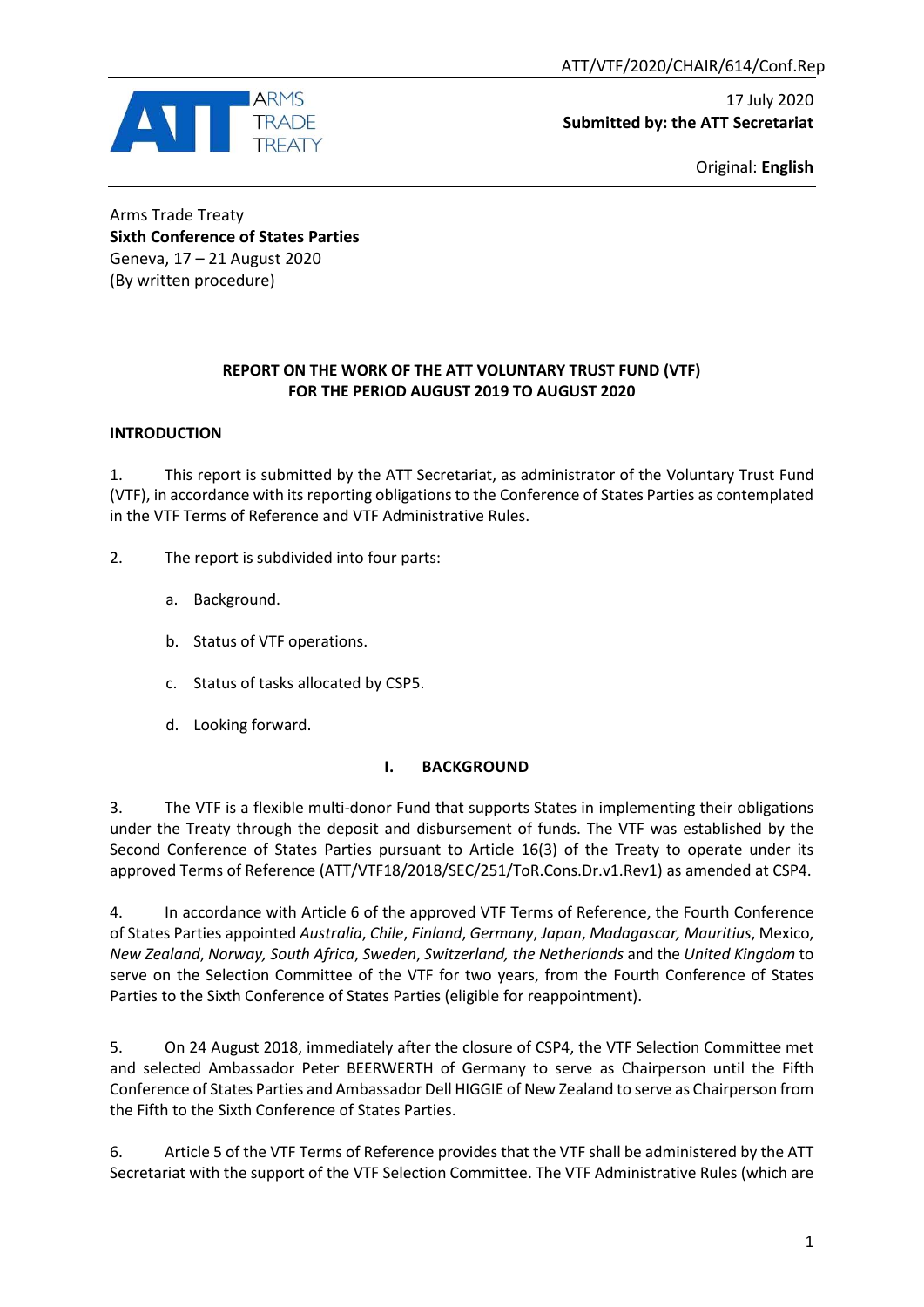founded on the VTF Terms of Reference) set out, in detail, the distinct yet complementary roles of the ATT Secretariat and the VTF Selection Committee with respect to the functioning of the VTF.

## **II. STATUS OF VTF OPERATIONS**

## **FINANCIAL STATUS OF THE VTF**

7. Since its first call for contributions in 2016, the VTF has received USD 8'944'655.21 in voluntary financial contributions from 28 States, namely: Argentina, Australia, Austria, Bulgaria, Canada, Costa Rica, Cyprus, the Czech Republic, Finland, France, the Government of Flanders (Belgium), Germany, Ireland, Japan, Mexico, Montenegro, the Netherlands, New Zealand, Norway, the Philippines, Poland, Portugal, the Republic of Korea, Slovenia, Spain, Sweden, Switzerland and the United Kingdom. This includes contributions specifically earmarked for VTF outreach activities from Germany and New Zealand. The breakdown of received financial contributions is reflected in Annex A.

8. The financial contributions that were received provided a sound basis for the first (2017), second (2018), third (2019) and fourth (2020) VTF projects cycles.

9. Of the contributions received by the VTF, a total of USD 1'205'911.20 were committed to the implementation of projects approved for the first VTF (2017) cycle, USD 674'837.00 were committed to projects in the second VTF (2018) cycle, USD 1'999'128 were committed for the projects of the third VTF (2019) cycle and a further USD 1'164'428 have thus far been allocated to the implementation of projects approved for the fourth (2020) VTF cycle, subject to the finalisation of Grant Agreements.

## **STATUS OF VTF PROJECTS**

10. Since the VTF was established by CSP2, the Chairpersons of the VTF Selection Committee issued four calls for project proposals for four project cycles: the first VTF cycle (2017), the second VTF cycle (2018), the third VTF cycle (2019), and the fourth VTF cycle (2020). The first 'Call for Project Proposals' was issued on 20 December 2016, inviting States to submit applications to the Fund during the period 03 January – 31 March 2017. The second 'Call for Project Proposals' was issued on 02 October 2017, inviting States to submit applications during the period 09 October 2017 – 08 January 2018. The third 'Call for Project Proposals' was issued on 08 October 2018, inviting States to submit applications during the period 15 October 2018 – 16 January 2019. The fourth 'Call for Project Proposals' was issued on 16 October 2019, inviting States to submit applications during the period 16 October 2019 – 16 January 2020.

## *First VTF cycle (2017)*

11. As reported to CSP3, the VTF Selection Committee approved 17 projects for funding in the first (2017) VTF cycle. Following the withdrawal of two applications, 15 VTF projects were implemented upon conclusion of Grant Agreements with the ATT Secretariat. By the conclusion of this report all fifteen (15) VTF projects have been completed. Annex B provides an overview of 2017 VTF projects approved and Annex C provides an overview of the status of 2017 VTF projects. All final reports of the 2017 VTF projects are available on the VTF page of the ATT website.

## *Second VTF cycle (2018)*

12. As reported to CSP4, the VTF Selection Committee approved 10 projects for funding in the second (2018) VTF cycle. Following the withdrawal of one application, nine (9) VTF projects were implemented upon conclusion of Grant Agreements with the ATT Secretariat. By the conclusion of this report, all nine (9) VTF projects had been completed. Annex D provides an overview of 2018 VTF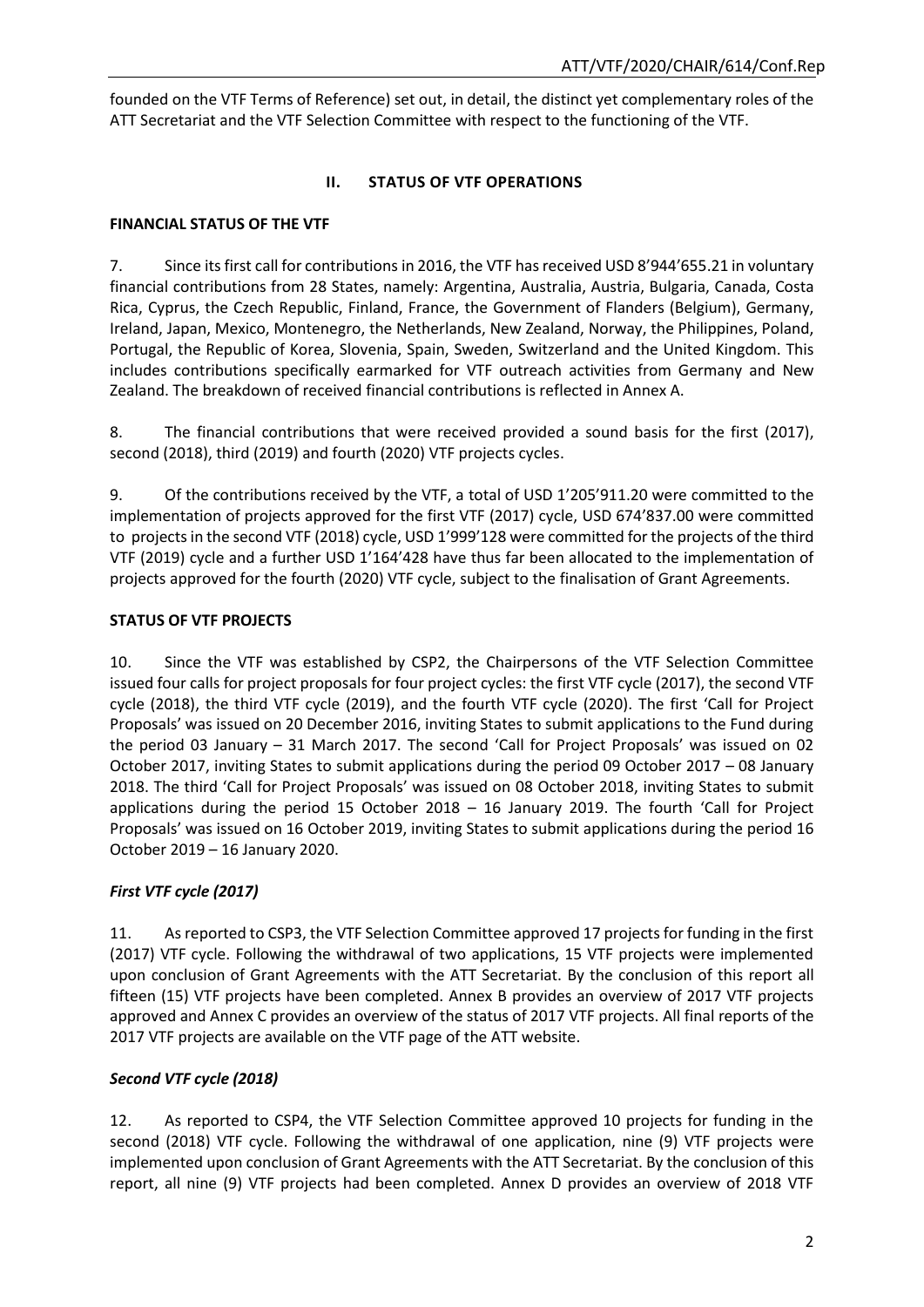projects approved and Annex E provides an overview of the status of 2018 VTF projects. All final reports of the 2018 VTF projects are available on the VTF page of the ATT website.

## *Third VTF cycle (2019)*

13. As reported to CSP5, the VTF Selection Committee approved 20 projects for funding in the third (2019) VTF cycle. Following the withdrawal of one application, 19 VTF projects were implemented upon conclusion of Grant Agreements with the ATT Secretariat. By the conclusion of this report, four (4) VTF projects had been completed, with the remainder to be concluded by October 2021. Annex F provides an overview of 2019 VTF projects approved and Annex G provides an overview of the status of 2019 VTF projects.

14. As a consequence of COVID-19 outbreak, all incomplete projects from the 2019 VTF cycle have been forced to suspend their project activities. All 2019 projects have been granted extensions of time to complete their project activities. The ATT Secretariat monitors the situation by staying in regular contact with 2019 grantees to ensure that when project activities resume, they are concluded within the agreed timeframe.

15. Accordingly, while the 2019 VTF-funded projects were scheduled for implementation between June 2019 and June 2021, the end of the cycle is now projected to be October 2021 at the latest. Upon finalization, the final reports of the VTF projects will be made available on the VTF page of the ATT website.

## *Fourth VTF Cycle (2020)*

16. By the closing date of 16 January 2020, the ATT Secretariat received 26 applications from 20 different States. In accordance with its mandate, the ATT Secretariat conducted the pre-screening exercise on the received applications and, in line with previous practice, gave concerned States the opportunity to address certain errors in their project proposals.

17. In the light of the developments with respect to the COVID-19 outbreak and following consultation with the Chairman of the VTF Selection Committee, the ATT Secretariat contacted all applicants to the 2020 VTF cycle to confirm their interest and capacity to continue with their proposed projects. The ATT Secretariat subsequently prepared a report shortlisting 23 eligible applications for consideration by the VTF Selection Committee.

18. The VTF Selection Committee met virtually on 26 May 2020 to review and consider the shortlisted applications by applying the VTF criteria set out in the VTF Terms of Reference with a view to assessing the merits and quality of project proposals. The VTF Selection Committee provisionally approved 12 projects for VTF funding, subject to further clarification of certain aspects and negotiation of grant agreements.

19. The 12 provisionally approved projects involve 12 States. The overview of the provisionally approved projects for the 2020 VTF cycle is provided in Annex H. The ATT Secretariat communicated the VTF Selection Committee's decisions to all applicants, notifying them of the outcomes of their applications to the Fund and is in the process of negotiating Grant Agreements with the successful applicants.

20. As part of the contracting process, grantees will be required to provide a COVID-19 riskmitigation strategy that sets out the measures they will implement to ensure their project meets their government's health and safety guidelines associated with COVID-19 and/or aligns with the World Health Organisation (WHO) guidelines (e.g. social distancing during scheduled meetings; limited number of participants; access to hand sanitizer and/or the wearing of masks etc).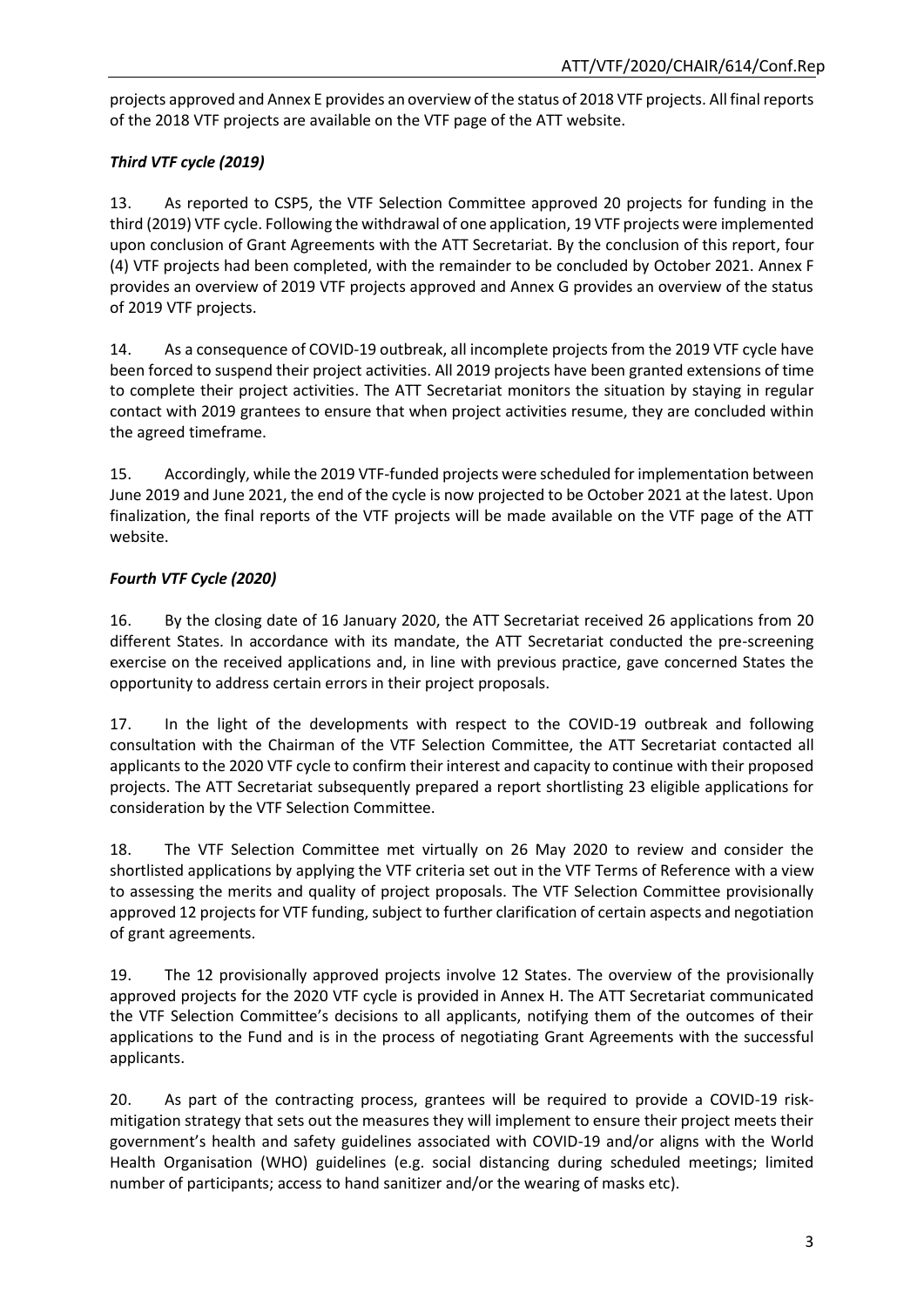21. It is expected that the 2020 VTF projects will commence activities in January 2021, at the earliest, and that no VTF funds will therefore be transferred to any grantee until January 2021, at the earliest. However, if a grantee can satisfy the ATT Secretariat that its project is able to start in advance of January 2021 - taking into account the COVID situation in the State in question and the grantee's ability to put in place the necessary precautions – then the project may commence before January 2021 and the funds will be released accordingly.

22. While the 2020 VTF-funded projects would normally be scheduled for the implementation between June 2020 and June 2021, they will now be scheduled for implementation between January 2021 and December 2021 because of the COVID-19 impact.

## *Fifth VTF cycle (2021)*

23. Subject to developments regarding COVID-19, it is envisaged that the fifth VTF project cycle (2021) will be structured along similar lines to the previous VTF project cycles, with a call for proposals to be issued in October 2020 with a deadline of mid-January 2021.

## **ACTIVITIES OF THE VTF SELECTION COMMITTEE BETWEEN CSP5 AND CSP6**

24. In accordance with the past practice, the VTF Selection Committee adopted the document 'VTF Tasks and Timeline 2019/2020' to guide its works in terms of expected deliverables and timing of such deliverables (see Annex I).

25. As announced by the Chairperson of the VTF Selection Committee during CSP5, part of the funds contributed by New Zealand to the VTF Outreach Programme would be used to fund instructional videos to help applicants complete and submit quality applications to the VTF. The first of the videos will be publicly available on the dedicated VTF webpage in advance of the call for project proposals for the fifth VTF project cycle.

26. In addition, the ATT Secretariat prepared examples of a 'model' Grant Application Form and Detailed Budget form to provide guidance to prospective applicants on how to complete the forms with detailed and adequate information.

## **III. STATUS OF VTF TASKS ALLOCATED BY CSP5**

27. At its plenary session from 26-30 August 2019 the Conference of States Parties took the following decisions:

- a. Noted the 'Guidance for VTF Project Evaluation' as contained in Annex H of the VTF Report to CSP5 referenced ATT/VTF/2019/CHAIR/531/Conf.Rep.
- b. Welcomed the decision for the VTF to undertake further outreach activities to promote the VTF in the period leading up to the Sixth Conference of States Parties.

28. The status of implementation of tasks set out in paragraph 21(c) ('Guidance for the VTF Project Evaluation') and paragraph 20 (d) (VTF outreach activities) is described below.

## **Guidance for the VTF Project Evaluation**

29. The VTF Terms of Reference (paragraph 13) set out that the ATT Secretariat will evaluate reports on the implementation of VTF projects by beneficiaries. Accordingly, a 'Guidance for VTF Project Evaluation' was developed to help the ATT Secretariat to assess whether the VTF funded projects have met their set objectives. The evaluation of projects is orientated towards completed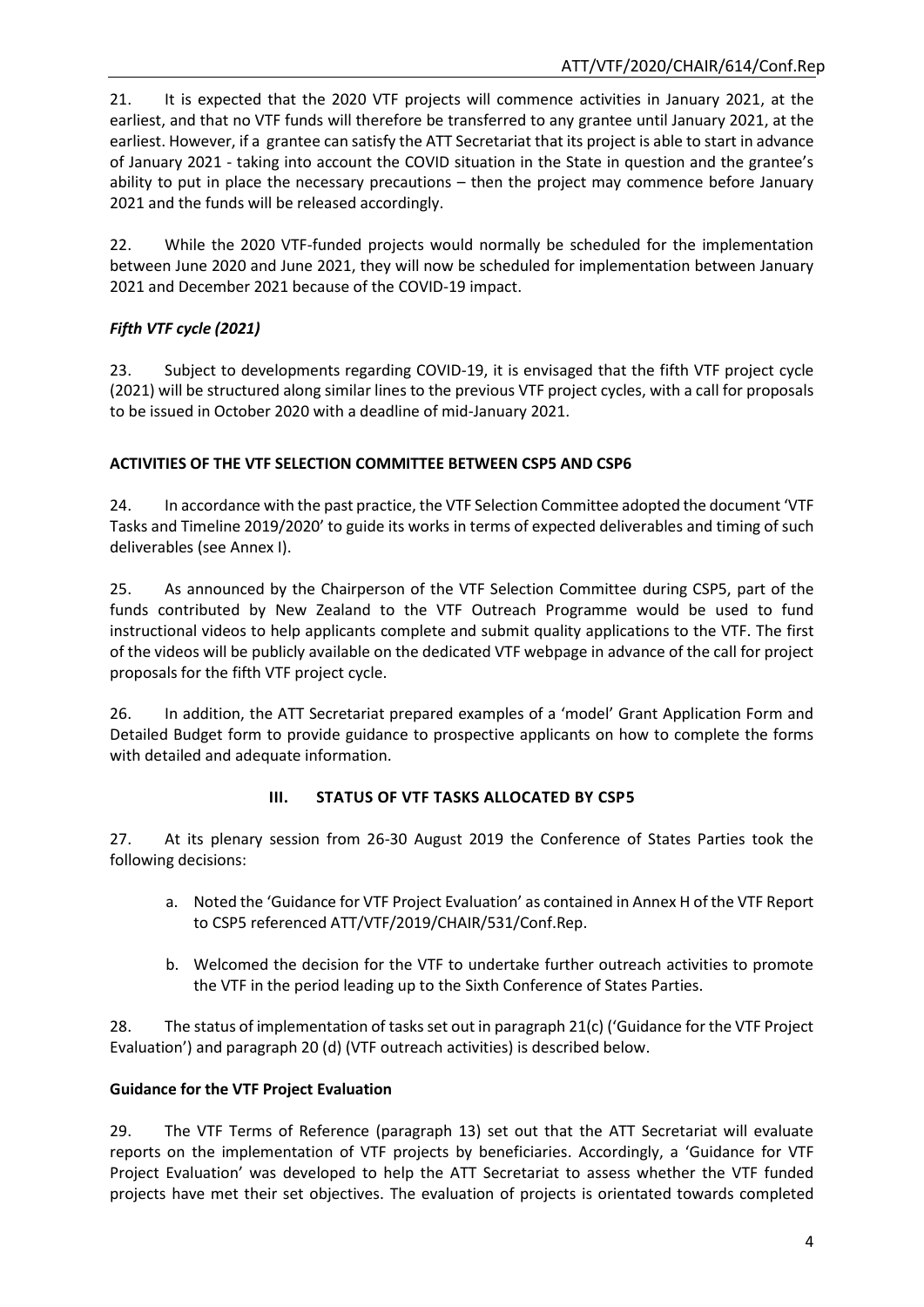projects. The 2017 projects were concluded by the end of 2019 and it was planned that a selected sample will be evaluated in 2020. This plan was unexpectedly disrupted by the COVID-19 outbreak.

## **VTF Outreach Activities**

30. In line with the VTF Outreach Strategy, a number of outreach activities were undertaken in the reporting period. The VTF Chair and members of the ATT Secretariat participated in UNGA First Committee in New York in October 2019; members of the ATT Secretariat participated in the Commonwealth Island States meeting in London (UK) in September 2019 and the VTF regional project in Lomé (Togo) in October 2019; and a representative of the VTF Chair and members of the ATT Secretariat participated in the VTF 2019 Outreach Day (Geneva) in December 2019 and the ATT course organized by GCSP (virtual) in April 2020. As a result of COVID-19 outbreak and the imposition of travel restrictions, other planned outreach activities could not be carried out.

#### **IV. LOOKING FORWARD**

31. Noting the potential impact of the ongoing situation regarding COVID-19 on its activities, In the period up to CSP7 , the VTF will endeavour to:

- a. Undertake further VTF outreach activities, in line with the VTF Outreach Strategy.
- b. Provide assistance to States to improve the quality of VTF applications, with the intended goal of enabling more proposals that meet the eligibility and selection criteria for VTF funding, including the production of explanatory videos to assist potential VTF applicants.
- c. Evaluate completed VTF projects, in line with the 'Guidance for VTF Project Evaluation'.

\*\*\*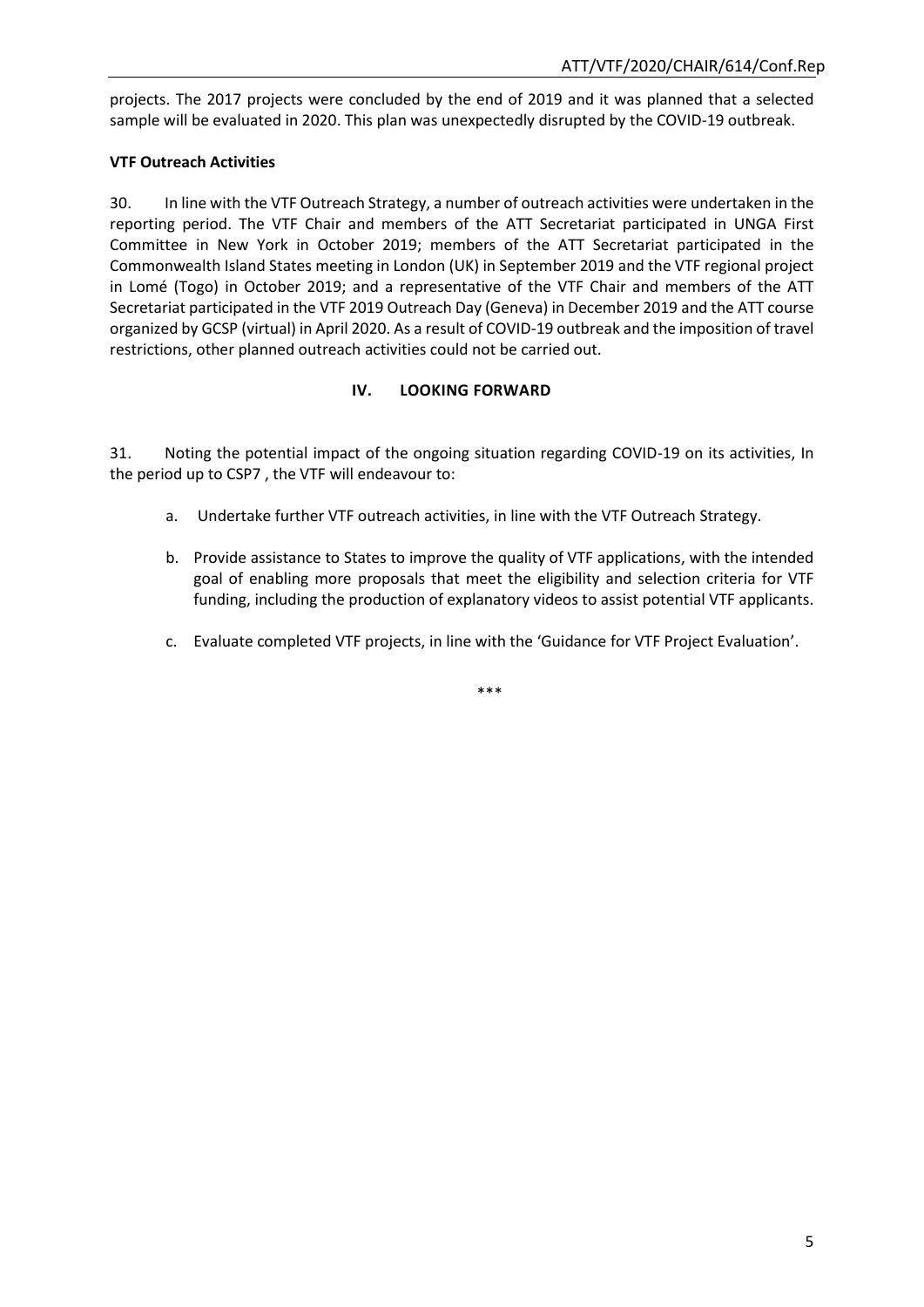# **ANNEX A. FINANCIAL STATUS OF THE VTF Contributions to VTF projects** Argentina USD 10,000.00 Australia USD 475,464.17 Austria USD 1,970.17 Bulgaria USD 2,039.77 Canada USD 11,000.00 Costa Rica USD 2,000.00 Cyprus USD 33,279.30 Czech Republic USD 38,143.88 Finland USD 1,303,675.50 10 France 179,186.79 11 Government of Flanders, Belgium and USD USD 43,839.68 Germany USD 1,779,661.70 13 Ireland 85,325.00 Japan USD 3,000,000.00 Mexico USD 30,000.00 Montenegro USD 1,616.78 Netherlands USD 339,253.00 18 New Zealand 113,849.50 Norway USD 115,050.72 Philippines USD 5,000.00 Poland USD 10,000.00 Portugal USD 10,895.23 Republic of Korea USD 70,000.00 Slovenia USD 21,849.04 Spain USD 59,277.18 Sweden USD 563,955.87 Switzerland USD 249,151.93 United Kingdom USD 389,180.00 **Total for VTF projects USD 8,944,665.21**

| <b>Contributions to VTF Outreach Programme</b>                           |            |           |  |  |  |  |
|--------------------------------------------------------------------------|------------|-----------|--|--|--|--|
| Germany                                                                  | <b>USD</b> | 82,328.89 |  |  |  |  |
| Germany-Refund                                                           | -USD       | 41,878.38 |  |  |  |  |
| New Zealand                                                              | <b>USD</b> | 29,781.00 |  |  |  |  |
| <b>Total for VTF Outreach Programme</b>                                  | <b>USD</b> | 70,231.51 |  |  |  |  |
|                                                                          |            |           |  |  |  |  |
| <b>TOTAL CONTRIBUTIONS TO VTF RECEIVED</b><br><b>USD</b><br>9,014,896.72 |            |           |  |  |  |  |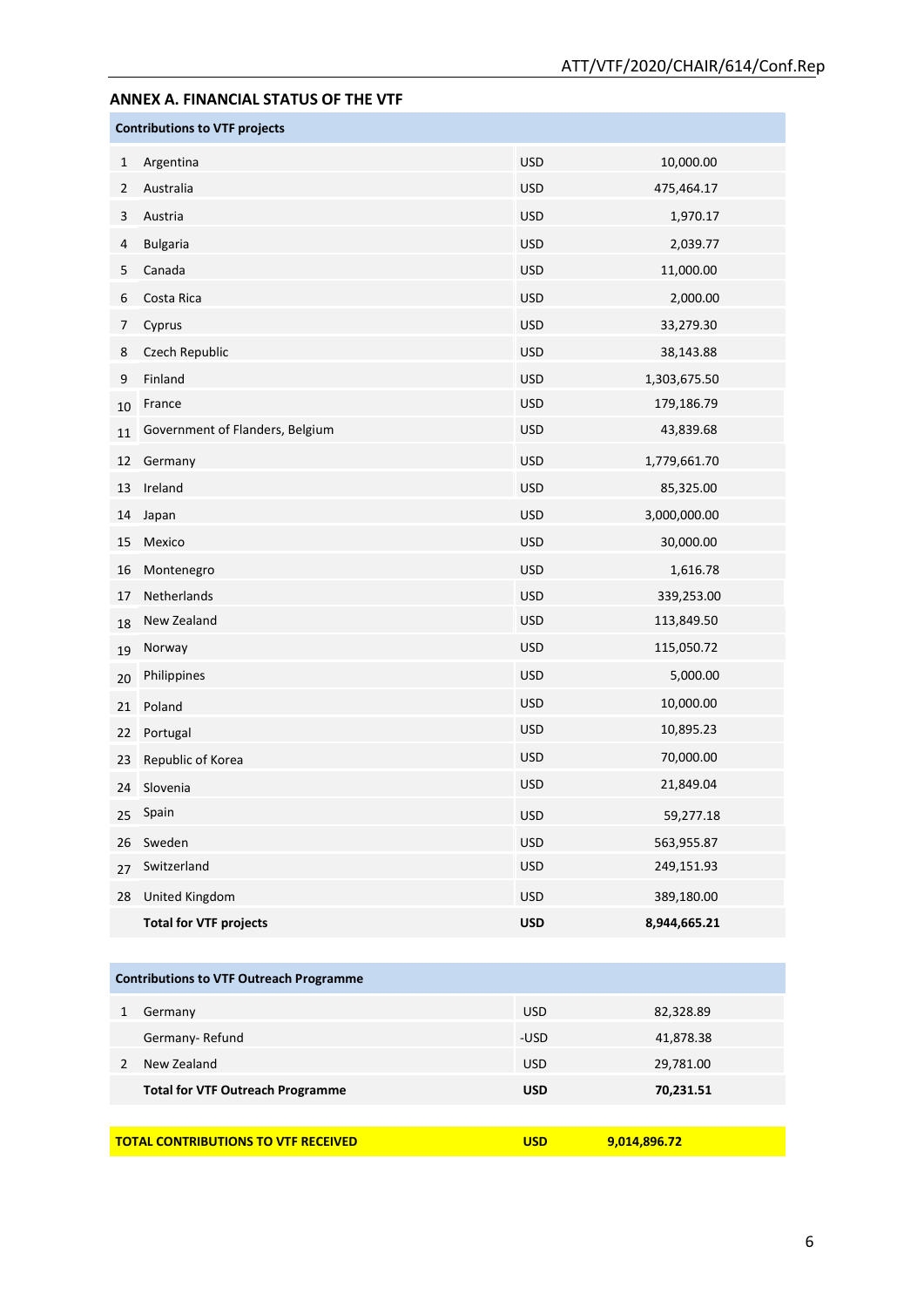| No.            | <b>State</b>      | <b>Project Title</b>                                                                                                                                                                                                                                                                                                              | <b>Implementing</b><br><b>Partner</b>                                                                             | <b>Type of implementation assistance</b>                                                                                                                                                                                                  | <b>Total Budget</b><br><b>Approved</b><br>(USD) | <b>Total Budget</b><br><b>Spent</b><br>(USD) |
|----------------|-------------------|-----------------------------------------------------------------------------------------------------------------------------------------------------------------------------------------------------------------------------------------------------------------------------------------------------------------------------------|-------------------------------------------------------------------------------------------------------------------|-------------------------------------------------------------------------------------------------------------------------------------------------------------------------------------------------------------------------------------------|-------------------------------------------------|----------------------------------------------|
| $\mathbf{1}$   | Cameroon          | Fast Tracking the Universalization and<br>Implementation of the ATT in Cameroon                                                                                                                                                                                                                                                   | Cameroon Youths<br>and Students<br>Forum for PEACE<br>(CAMYOSFOP)                                                 | National workshops to promote ATT (Publication and<br>dissemination of ATT manual; 'advocacy' workshops<br>with Govt. Ministries and Parliamentarians; building<br>capacity of journalists; building capacity of key Govt.<br>Ministries) | 94,642.00                                       | 94,642.00                                    |
| $\overline{2}$ | Costa Rica        | Training and facilitation of the exchange of<br>experiences in the sub region: clarifying<br>regional processes in customs and border<br>control, as well as promoting inter-<br>institutional coordination to better create<br>national and joint policies for the effective<br>implementation of the Arms Trade Treaty<br>(ATT) | <b>Arias Foundation</b><br>for Peace and<br><b>Human Progress</b>                                                 | Two regional conferences                                                                                                                                                                                                                  | 96,118.00                                       | 88,171.65                                    |
| 3              | Côte d'Ivoire (1) | Building capacities of national<br>stakeholders on the implementation of<br>the Arms Trade Treaty                                                                                                                                                                                                                                 | None                                                                                                              | National workshops (x 3) to build capacity of 3 groups:<br>Government Ministries, parliamentarians, civil society                                                                                                                         | 78,096.00                                       | 69,801.94                                    |
| $\overline{4}$ | Côte d'Ivoire (2) | Strengthening of tools and procedures for<br>transfer control                                                                                                                                                                                                                                                                     | None                                                                                                              | Assessment and revision of existing transfer controls                                                                                                                                                                                     | 28,187.00                                       | 25,981.38                                    |
| 5              | El Salvador       | Strengthening the capacities of the<br>National Authority for the implementation<br>of the ATT through equipment and<br>training.                                                                                                                                                                                                 | <b>United Nations</b><br>Regional Centre for<br>Peace,<br>Disarmament, and<br>Development in<br>Latin America and | National workshops (x 3) on legal assistance; technical<br>assistance; and developing National Control List; plus<br>equipment acquisition (marking machine)                                                                              | 97,081.00                                       | 90,975.17                                    |

#### **ANNEX B. 1 ST VOLUNTARY TRUST FUND CYCLE (2017): OVERVIEW OF PROJECTS APPROVED FOR ATT VTF FUNDING**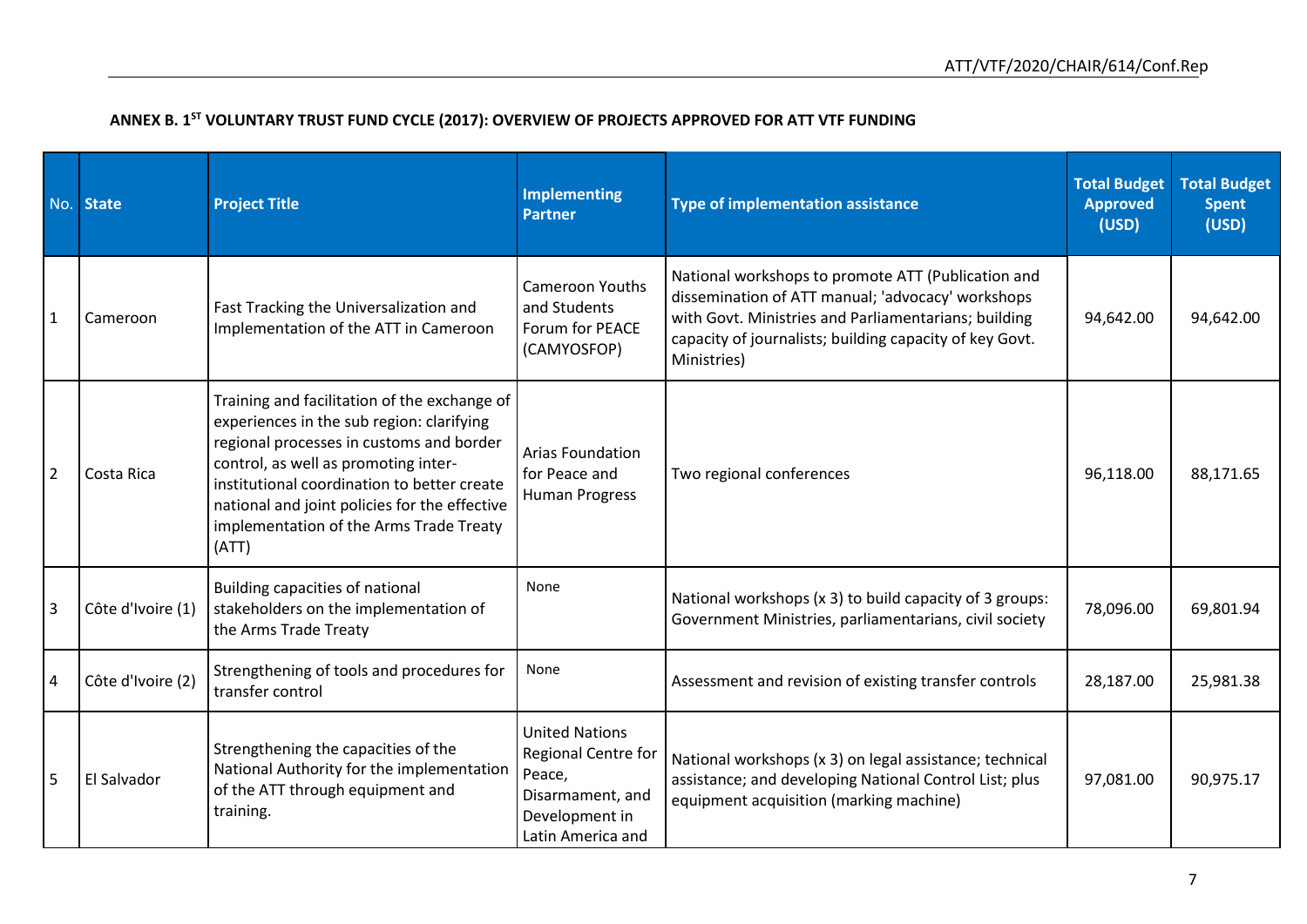|                |           |                                                                                                         | the Caribbean<br>(UNLIREC)                                                                                                                     |                                                                                                                                                                                                                                                                    |           |           |
|----------------|-----------|---------------------------------------------------------------------------------------------------------|------------------------------------------------------------------------------------------------------------------------------------------------|--------------------------------------------------------------------------------------------------------------------------------------------------------------------------------------------------------------------------------------------------------------------|-----------|-----------|
| 6              | Ghana     | Adoption of National Control List and<br><b>Capacity Building for Implementing</b><br>Agencies in Ghana | <b>UNDP</b>                                                                                                                                    | Development of National Control List and training on<br>the list                                                                                                                                                                                                   | 89,345.00 | 89,345.00 |
| $\overline{7}$ | Guatemala | Implementation of the Arms Trade Treaty<br>in the Republic of Guatemala                                 | <b>United Nations</b><br>Regional Centre for<br>Peace,<br>Disarmament and<br>Development in<br>Latin America and<br>the Caribbean<br>(UNLIREC) | Strengthen national capacities for establishing effective<br>transfer controls; strengthening normative and<br>institutional framework for ATT implementation;<br>establishment of National Control Authority; Legal<br>Assistance - review of current legislation | 96,325.68 | 88,208.26 |
| 8              | Liberia   | Drafting legislations to support the<br>effective implementation of the ATT in<br>Liberia               | Liberia Action<br>Network on Small<br>Arms (LANSA)                                                                                             | National awareness dialogue; Strengthen capacity of<br>LANSA; Develop new legislation; Adopt Wassenaar<br>Control List; Complete Broker registry; Establish NPC on<br>ATT; establish cross-governmental Licensing Committee                                        | 91,501.05 | 71,957.63 |
| 9              | Mauritius | Capacity Building for enforcement<br>authorities and legal departments                                  | None                                                                                                                                           | National workshop to build capacity for Mauritius Police<br>Force, Ports Authority, Revenue authority (Customs<br>Department), State Law Office                                                                                                                    | 19,795.00 | 14,544.70 |
| 10             | Palau     | Enhancing Palau's arms control system:<br>Ready to meet Arms Trade Treaty<br>obligations                | <b>Centre for Armed</b><br><b>Violence Reduction</b><br>(CAVR) - Secretariat<br>for the Pacific Small<br><b>Arms Action Group</b><br>(PSAAG)   | Assessment of legislative and procedural gaps in current<br>transfer control system; Capacity building workshops<br>for sub-region                                                                                                                                 | 85,505.00 | 72,679.25 |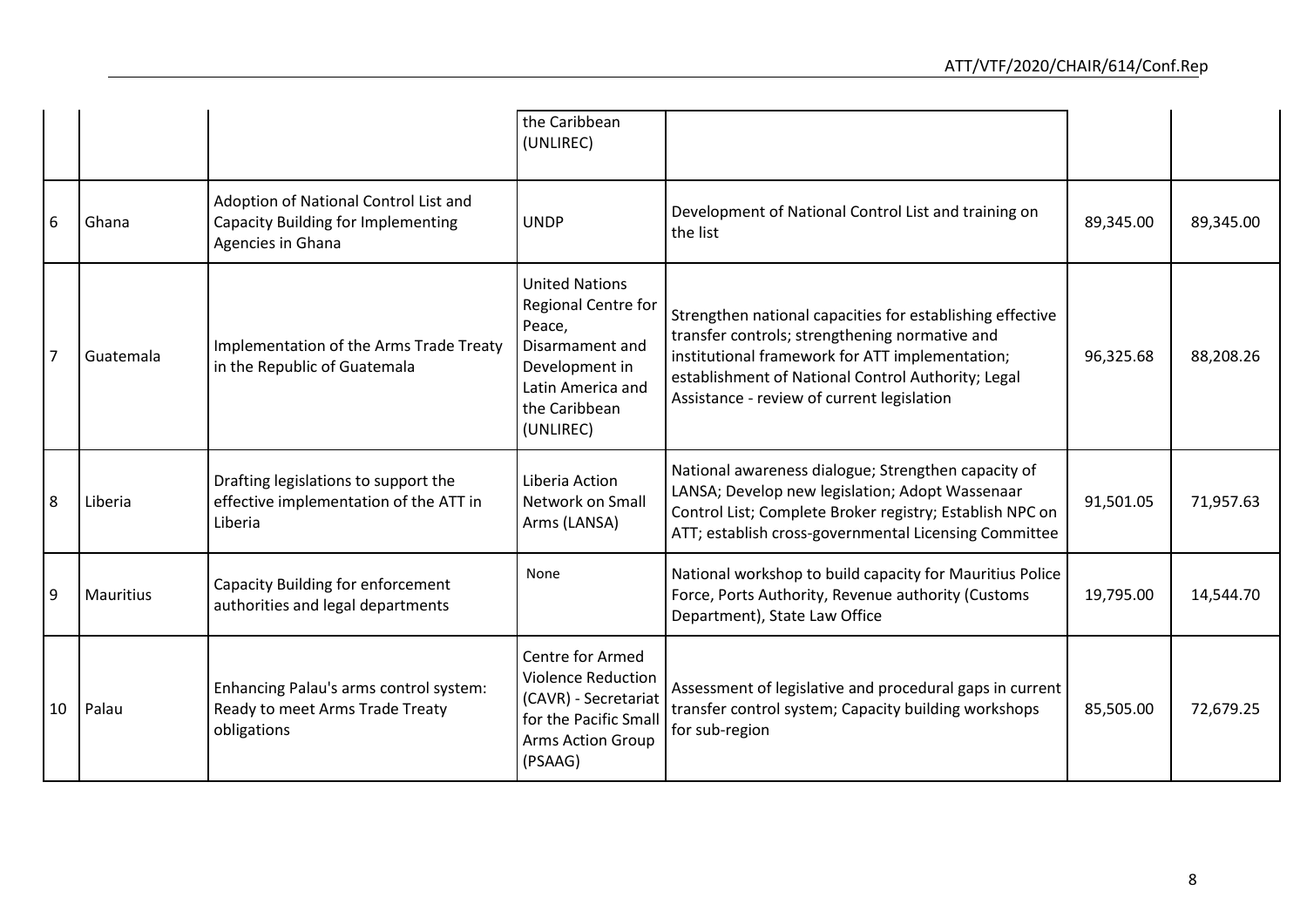| 11              | Philippines  | Developing and Implementing a Training<br>Course on Licensing, Investigation and<br><b>Enforcement Policies and Procedures on</b><br><b>Conventional Weapons</b> | Nonviolence<br>International                                   | Training course to build and enhance the capacity of the<br>state's implementing agencies on the areas of licensing,<br>investigation and enforcement                                                                                                                                                      | 99,996.85    | 99,996.85  |
|-----------------|--------------|------------------------------------------------------------------------------------------------------------------------------------------------------------------|----------------------------------------------------------------|------------------------------------------------------------------------------------------------------------------------------------------------------------------------------------------------------------------------------------------------------------------------------------------------------------|--------------|------------|
| 12 <sup>°</sup> | Samoa*       | Streamlining arms data collection and<br>reporting in Samoa                                                                                                      | <b>Centre for Armed</b><br><b>Violence Reduction</b><br>(CAVR) | Assessment of gaps in current information<br>management, data collection and reporting system;<br>Implementation Plan for database system; Train the<br>Trainer Workshop on Information management and<br>database system                                                                                  | [72, 113.00] |            |
|                 | 13   Senegal | <b>Building Capacity in Effective</b><br>Implementation of the Arms Trade Treaty<br>(ATT)                                                                        | Geneva Centre for<br><b>Security Policy</b><br>(GCSP)          | 5-Day Training Course for Officials involved in ATT<br>implementation                                                                                                                                                                                                                                      | 85,739.00    | 82,361.62  |
| 14              | Sierra Leone | Assessing Sierra Leone's ATT<br>implementation compliance                                                                                                        | Saferworld                                                     | Production of Assessment Report; Presentation of Final<br>Report to Sierra Leone Stakeholders; Workshop to<br>discuss development of National Action Plan for<br>Adoption by Sierra Leone Government                                                                                                       | 78,495.00    | 75,310.00  |
| 15              | Togo $(1)$   | TCA appropriation and implementation<br>training project; Advocacy for the<br>adoption and popularization of the<br>preliminary draft law on the arms regime     | None                                                           | Training Workshops on the appropriation and<br>implementation of the ATT in the chief locations of the<br>five regions of Togo and Grand Lomé; Awareness and<br>popularization campaign of the preliminary draft law on<br>weapons (exchanges dialogues, radio broadcasts and<br>broadcast of audio spots) | 99,675.00    | 93,619.05  |
| 16              | Togo $(2)$   | Strengthening the capacities of African<br>States in the implementation of the ATT                                                                               | Permanent<br>Delegation of the<br>African Union in<br>Geneva   | Capacity building three-day workshops for better<br>understanding of the ATT and of processes at its<br>Secretariat, better synergy between Geneva-based<br>Missions and African capitals, identify opportunities and<br>challenges in implementing ATT, share experience<br>among countries               | 180,438.38   | 148,291.65 |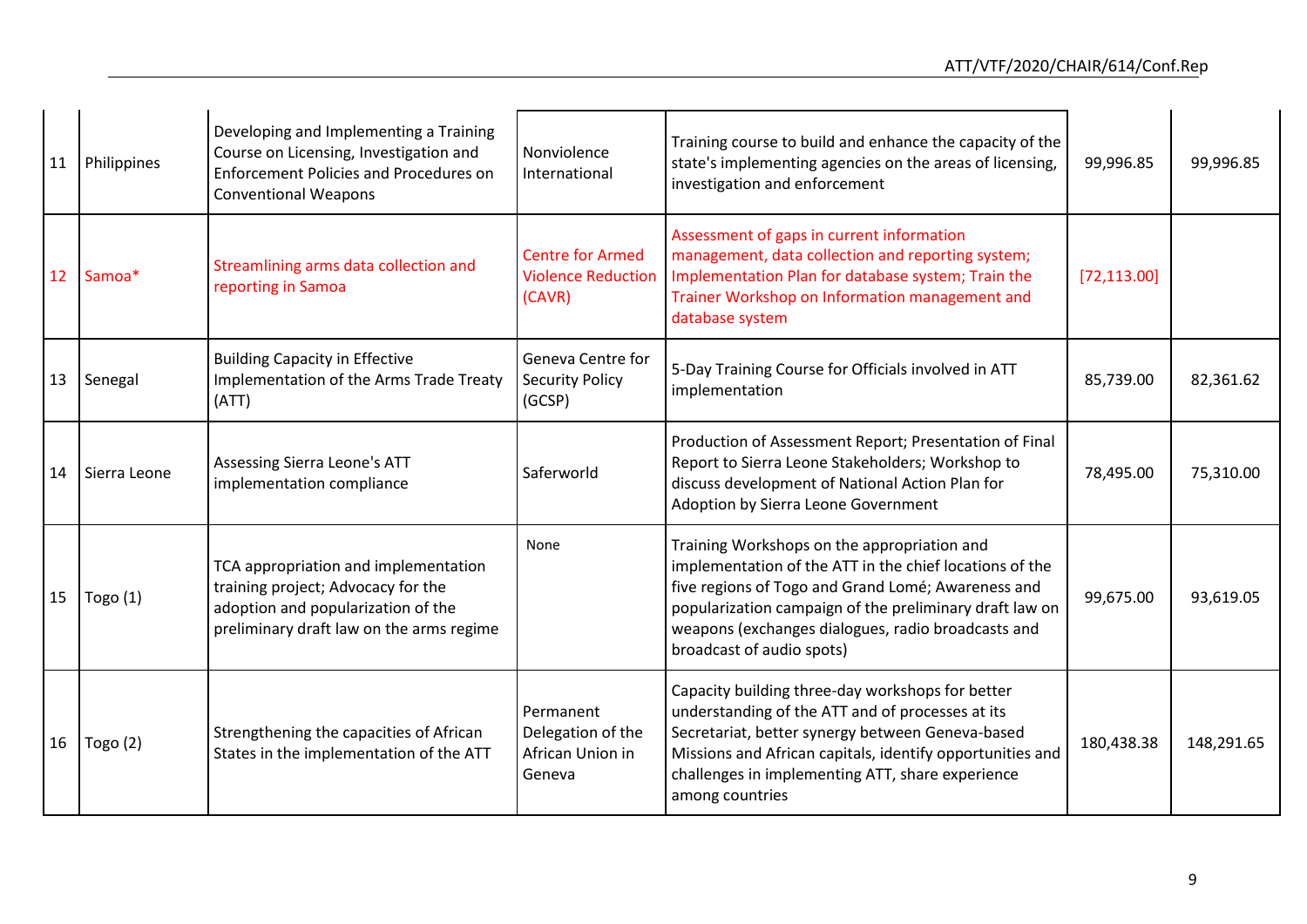|                        | <b>Total</b>                           |                     |                                                   |               | 1,320,939.96   1,205,911.20 |
|------------------------|----------------------------------------|---------------------|---------------------------------------------------|---------------|-----------------------------|
| Zambia &<br>Swaziland* | <b>ATT Academy for Southern Africa</b> | <b>Control Arms</b> | <b>ATT Academy training on ATT implementation</b> | [170, 344.00] |                             |

**\*** The VTF application submitted by Samoa and the joint application submitted by Zambia and Swaziland were approved by the VTF Selection Committee, however, these States withdrew their applications prior to the finalisation of a Grant Agreement with the ATT Secretariat, and these projects are not proceeding.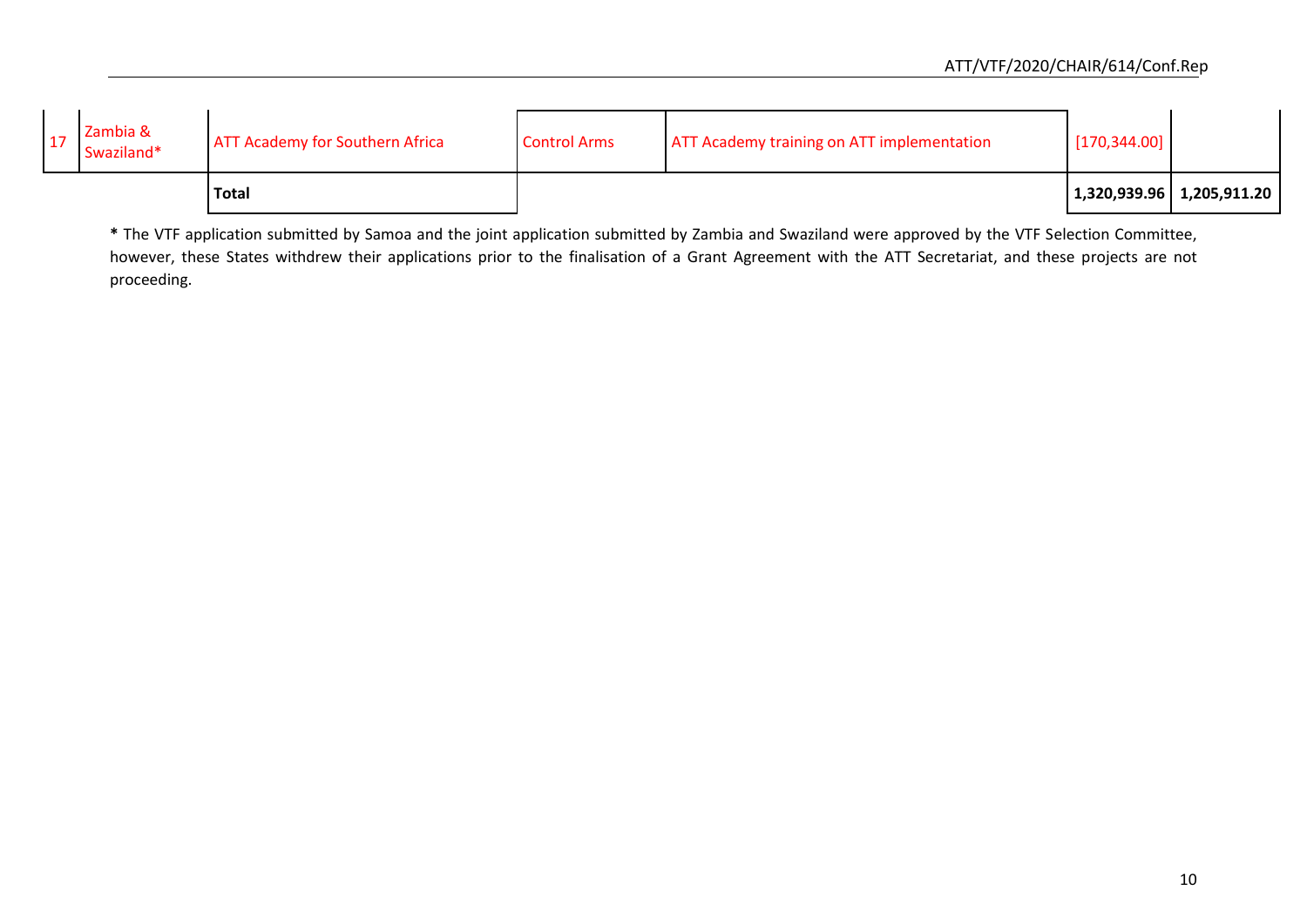## **ANNEX C. STATUS OF IMPLEMENTATION OF 2017 VTF PROJECTS**



17 July 2019 **ATT Secretariat**

#### **STATUS OF 2017 CYCLE VTF PROJECTS 17 July 2019**

| No.            | <b>State</b>          | Grant<br><b>Agreement</b><br>signed | <b>Final Report</b><br>received | 3rd/Final<br>instalment<br>transferred | <b>Closed</b> |
|----------------|-----------------------|-------------------------------------|---------------------------------|----------------------------------------|---------------|
| $\mathbf{1}$   | Cameroon              | $\checkmark$                        | 02-Nov-18                       | $\checkmark$                           | $\checkmark$  |
| $\overline{2}$ | Costa Rica            | $\checkmark$                        | 30-Nov-18                       | $\checkmark$                           | ✓             |
| 3              | Côte d'Ivoire (1)     | $\checkmark$                        | 24-Sept-2018                    | $\checkmark$                           | ✓             |
| 4              | Côte d'Ivoire (2)     | $\checkmark$                        | 02-Nov-17                       | $\checkmark$                           | $\checkmark$  |
| 5              | El Salvador           | $\checkmark$                        | $10$ -Jul- $18$                 | $\checkmark$                           | $\checkmark$  |
| 6              | Ghana                 | $\checkmark$                        | 17-Sept-18                      | $\checkmark$                           | $\checkmark$  |
| $\overline{7}$ | Guatemala             | $\checkmark$                        | 14-Dec-18                       | $\checkmark$                           | $\checkmark$  |
| 8              | Liberia               | $\checkmark$                        | 19-Feb-19                       | <b>NA</b>                              | $\checkmark$  |
| 9              | Mauritius             | $\checkmark$                        | 30-Jan-18                       | <b>NA</b>                              | $\checkmark$  |
| 10             | Palau                 | $\checkmark$                        | 02-Oct-18                       |                                        | $\checkmark$  |
| 11             | Philippines           | $\checkmark$                        | 30-Sept-18                      | $\checkmark$                           | $\checkmark$  |
| 12             | Samoa                 |                                     | <b>WITHDRAWN</b>                |                                        |               |
| 13             | Senegal               | $\checkmark$                        | 01-May-18                       | $\checkmark$                           | $\checkmark$  |
| 14             | Sierra Leone          | $\checkmark$                        | 30-Apr-19                       | $\checkmark$                           | ✓             |
| 15             | Togo $(1)$            | $\checkmark$                        | 01-May-18                       | $\checkmark$                           | ✓             |
| 16             | Togo $(2)$            | $\checkmark$                        | 01-May-18                       | $\checkmark$                           | $\checkmark$  |
| 17             | Zambia &<br>Swaziland |                                     | <b>WITHDRAWN</b>                |                                        |               |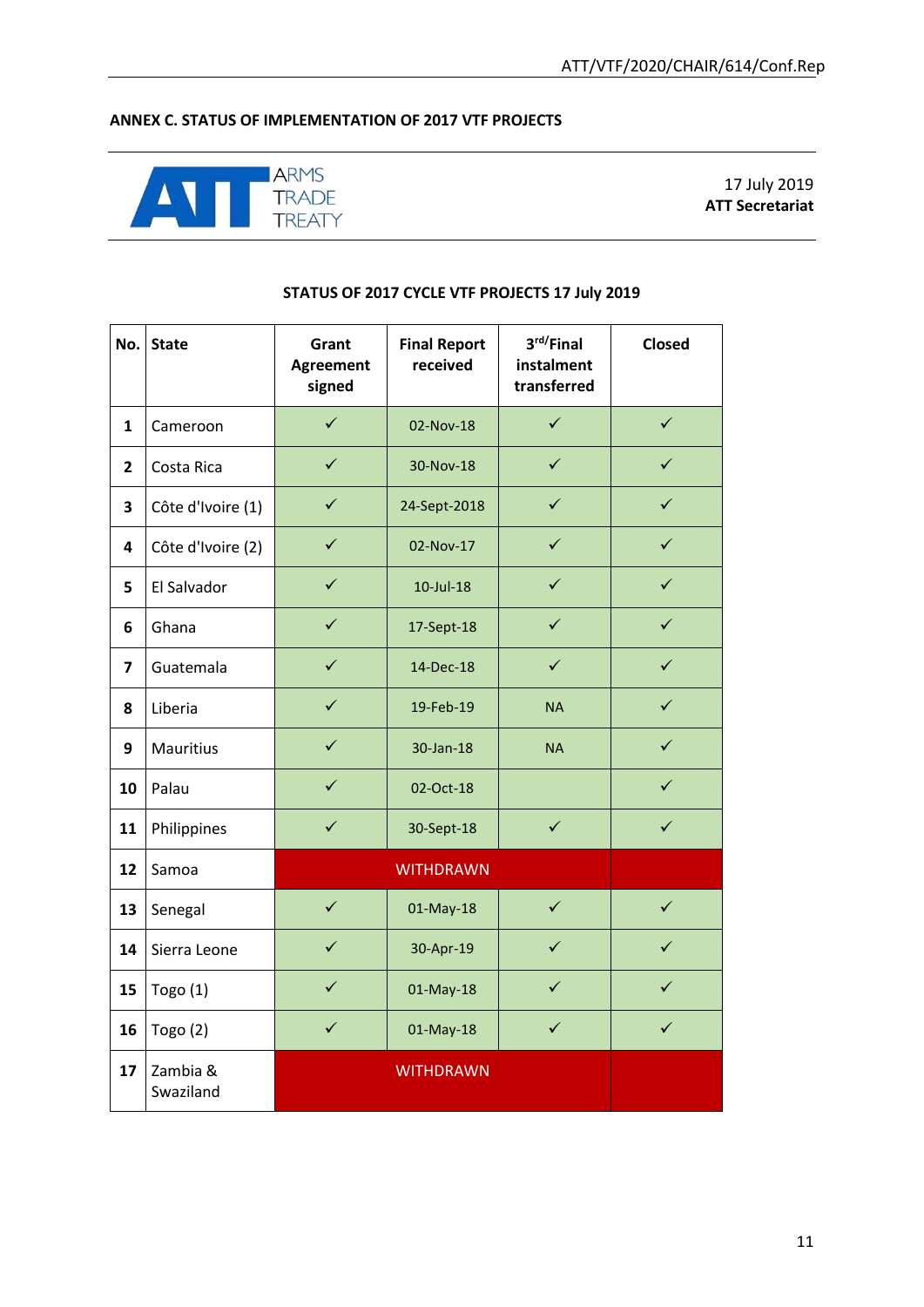|                | No. State           | <b>Implementing Partner(s)</b>                                                                 | <b>Project Title</b>                                                                                                                                          | <b>Type of Implementation Assistance</b>                                                                                                                                                                                         | <b>Total Budget</b><br><b>Approved</b><br>(USD) | <b>Total Budget</b><br><b>Spent</b><br>(USD) |
|----------------|---------------------|------------------------------------------------------------------------------------------------|---------------------------------------------------------------------------------------------------------------------------------------------------------------|----------------------------------------------------------------------------------------------------------------------------------------------------------------------------------------------------------------------------------|-------------------------------------------------|----------------------------------------------|
| $1\vert$       | <b>Burkina Faso</b> | None                                                                                           | <b>Awareness and Capacity Building</b><br>Workshops for Effective<br>Implementation of the ATT                                                                | Capacity building workshops for Customs<br>officials (training on EUCs); awareness-<br>raising workshops for defense and security<br>forces, gunsmiths, private security<br>companies and parliamentarians on ATT<br>provisions. | 73,013.00                                       | 73,177.27                                    |
| 2 <sup>7</sup> | Chad*               | <b>CPS-AVIP - Centre for Peace,</b><br><b>Security and Armed</b><br><b>Violence Prevention</b> | <b>Assistance and Capacity Building of</b><br><b>National Actors and Stakeholders on</b><br>the Implementation of the Arms<br><b>Trade Treaty in Chad</b>     | Capacity building workshops for<br><b>Government Ministries, Parliamentarians</b><br>and civil society on ATT implementation;<br>develop a Roadmap for implementation.                                                           | [99, 717.00]                                    |                                              |
| $\mathbf{3}$   | Côte d'Ivoire       | Secrétariat du Conseil<br>National de Sécurité (S-CNS)                                         | Mise en place d'une base de données<br>des transferts d'armes - Conservation<br>des données<br>Establishment of an Arms Transfer<br>Database - Data Retention | Build national capacities on ATT<br>transparency measures and establish a<br>record-keeping system to collect and keep<br>data on transfers.                                                                                     | 99,131.00                                       | 88,577.28                                    |
|                | Dominican Republic  | Centro Regional de las<br>Naciones Unidas para la Paz,<br>el Desarme y el Desarrollo           | Implementacion del Tratado sobre el<br>Comercio de Armas en República<br>Dominicana                                                                           | Strengthening of national capacities for<br>the establishment and the application of<br>effective controls on transfers of items<br>under the ATT through workshops,                                                             | 99,007.00                                       | 90,888.52                                    |
| 4              |                     | en América Latina y el<br>Caribe (UNLIREC)                                                     | Implementation of the Arms Trade<br><b>Treaty Dominican Republic</b>                                                                                          | training course (UNLIREC's CITCA course),<br>assessment of security of existing arsenals<br>and development of SOPs.                                                                                                             |                                                 |                                              |

# **ANNEX D. 2nd VOLUNTARY TRUST FUND CYCLE (2018): OVERVIEW OF PROJECTS APPROVED FOR ATT VTF FUNDING**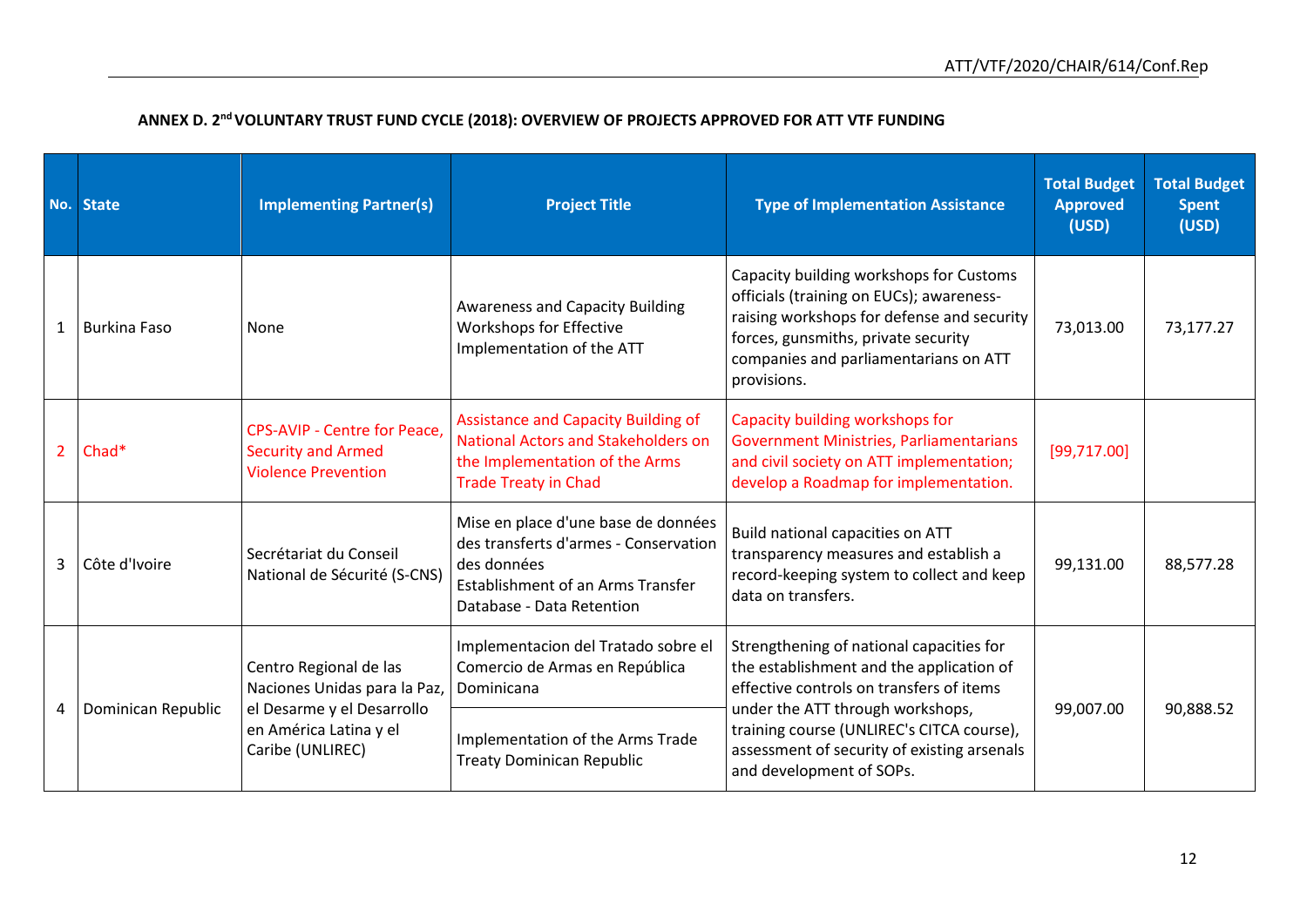|   | 5   Ghana $(1)$ | Lex Emporium Attorney @<br>Law                                                                                                           | Adoption of an Institutional Legal<br>Framework for the Implementation of<br>the Arms Trade Treaty                             | Establishing a legal framework for the<br>work of the competent national authority.                                                                                                                                                         | 99,958.00  | 99,977.00  |
|---|-----------------|------------------------------------------------------------------------------------------------------------------------------------------|--------------------------------------------------------------------------------------------------------------------------------|---------------------------------------------------------------------------------------------------------------------------------------------------------------------------------------------------------------------------------------------|------------|------------|
|   | $6$ Ghana (2)   | <b>International Action</b><br>Network on Small Arms                                                                                     | <b>National Sensitization and Capacity</b><br>Building Workshop for Members of<br>Parliament                                   | Capacity building workshop for Members<br>of the Defence and Interior Committee of<br>the Parliament of Ghana.                                                                                                                              | 45,636.00  | 45,636.00  |
|   | 7   Madagascar  | <b>United Nations Regional</b><br>Center for Peace and<br>Disarmament - UNREC                                                            | Workshop on Appropriation of the<br>ATT Issues for the National<br>Authorities, the Private Sector and<br><b>Civil Society</b> | Workshop for national authorities, private<br>sector and civil society on ATT issues.                                                                                                                                                       | 69,875.00  | 47,594.00  |
|   | 8   Paraguay    | <b>United Nations Regional</b><br>Centre for Peace,<br>Disarmament and<br>Development in Latin<br>America and the Caribbean<br>(UNLIREC) | Implementation of the Arms Trade<br><b>Treaty in Paraguay</b>                                                                  | Strengthening of national capacities on<br>ATT through workshops, training course<br>(UNLIREC's CITCA course).                                                                                                                              | 96,733.00  | 79,627.50  |
| 9 | Samoa           | <b>Centre for Armed Violence</b><br><b>Reduction (CAVR)</b>                                                                              | <b>Streamlining Arms Data Collection</b><br>and Reporting in Samoa                                                             | Implementation of an automated and<br>centralised data collection and reporting<br>system; build capacity of police and<br>customs to use automated database<br>system for record-keeping involving a<br>'training the trainers' programme. | 67,670.00  | 67,053.00  |
|   | 10   Senegal    | <b>Geneva Centre for Security</b><br>Policy (GCSP)                                                                                       | <b>Building Capacity in Effective</b><br>Implementation of the Arms Trade<br>Treaty (ATT)                                      | Training course for officials involved in<br>ATT implementation in Senegal and<br>neighbouring francophone countries.                                                                                                                       | 85,786.00  | 82,306.43  |
|   | <b>Total</b>    |                                                                                                                                          |                                                                                                                                |                                                                                                                                                                                                                                             | 736,809.00 | 674,837.00 |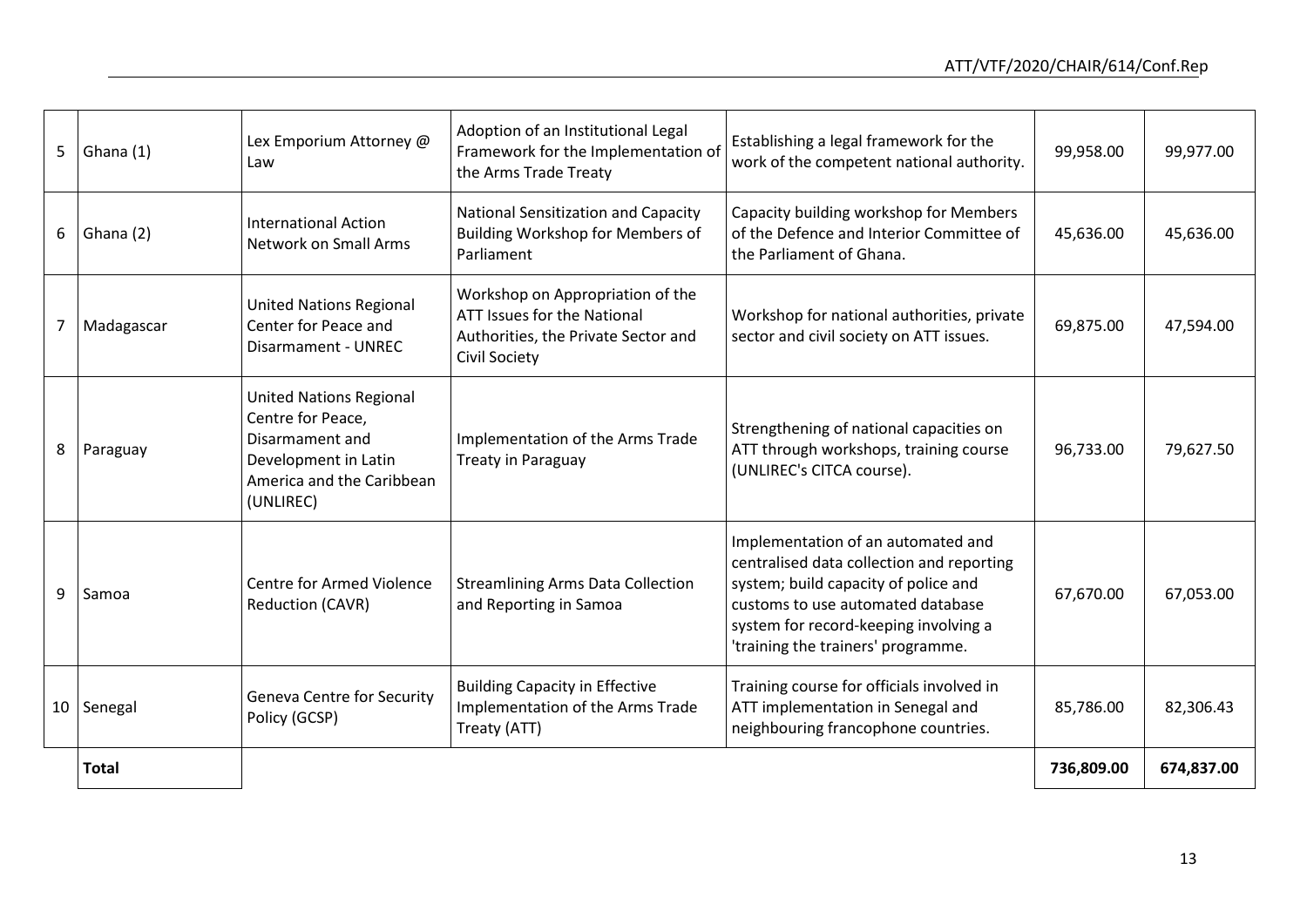**\*** The VTF application submitted by Chad was approved by the VTF Selection Committee, however, Chad's application was withdrawn prior to the finalisation of a Grant Agreement with the ATT Secretariat, and this project is not proceeding.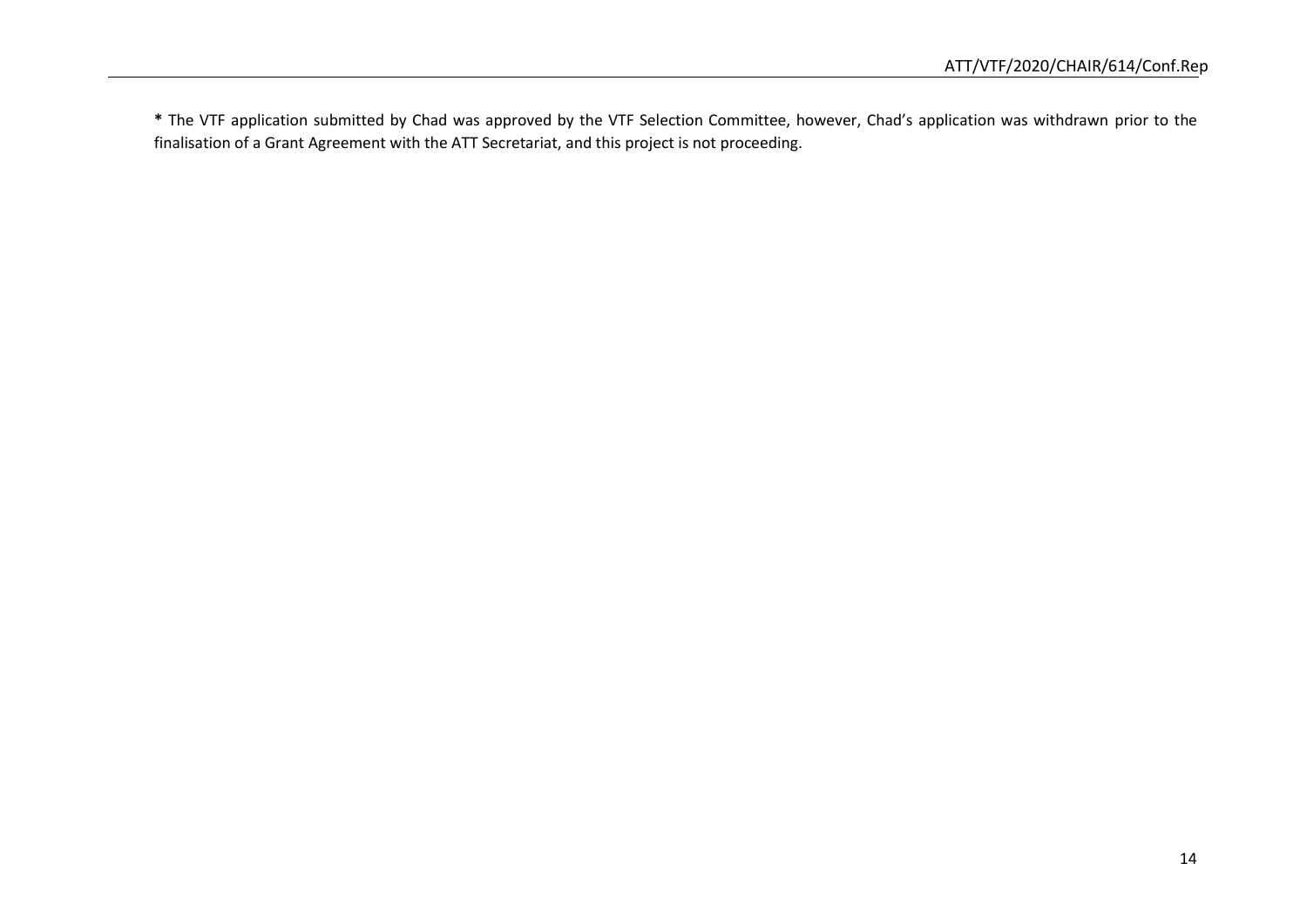## **ANNEX E.STATUS OF IMPLEMENTATION OF 2018 VTF PROJECTS**



27 January 2020 **ATT Secretariat**

## **STATUS OF 2018 CYCLE VTF PROJECTS, 27 January 2020**

| No.            | <b>State</b>        | Grant<br>Agreement<br>signed | <b>Final Report</b><br>received | 3rd/Final<br>instalment<br>transferred | <b>Closed</b> |
|----------------|---------------------|------------------------------|---------------------------------|----------------------------------------|---------------|
| $\mathbf{1}$   | Chad                |                              |                                 | <b>WITHDRAWN</b>                       |               |
| $\overline{2}$ | <b>Burkina Faso</b> | $\checkmark$                 | 01-Apr-19                       | $\checkmark$                           | $\checkmark$  |
| 3              | Côte d'Ivoire       | $\checkmark$                 | 20-Nov-19                       | $\checkmark$                           | $\checkmark$  |
| 4              | Dominican Republic  | $\checkmark$                 | 15-Jan-20                       | $\checkmark$                           | $\checkmark$  |
| 5              | Ghana (1)           | $\checkmark$                 | 01-Julr-19                      | $\checkmark$                           | $\checkmark$  |
| 6              | Ghana (2)           | $\checkmark$                 | 26-Feb-19                       | $\checkmark$                           | $\checkmark$  |
| $\overline{7}$ | Madagascar          | $\checkmark$                 | 15-Dec-2018                     | $\checkmark$                           | $\checkmark$  |
| 8              | Paraguay            | $\checkmark$                 | 15-Jan-20                       | $\checkmark$                           | $\checkmark$  |
| 9              | Samoa               | $\checkmark$                 | 30-Nov-19                       | $\checkmark$                           | $\checkmark$  |
| 10             | Senegal             | $\checkmark$                 | 17-April-19                     | ✓                                      | ✓             |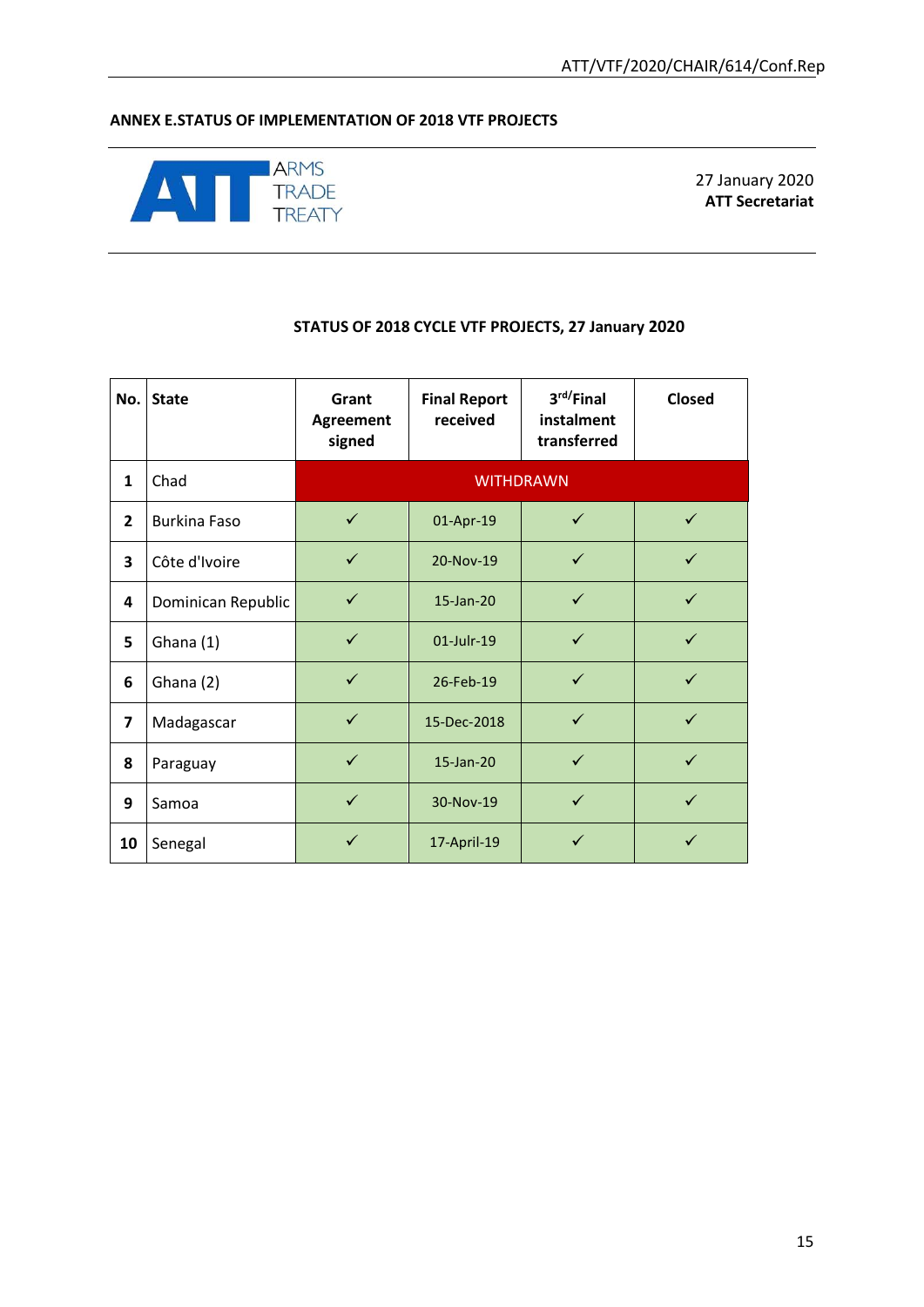| <b>No</b>      | <b>State</b>                  | <b>Implementing</b><br>Partner(s)                                                                                                                     | <b>Project Title</b>                                                                          | <b>Type of Implementation Assistance</b>                                                                                                                                                                                                                                                                                                                                              | <b>Total Budget</b><br><b>Approved</b><br>(USD) | <b>Total Budget</b><br><b>Spent</b><br>(USD) |
|----------------|-------------------------------|-------------------------------------------------------------------------------------------------------------------------------------------------------|-----------------------------------------------------------------------------------------------|---------------------------------------------------------------------------------------------------------------------------------------------------------------------------------------------------------------------------------------------------------------------------------------------------------------------------------------------------------------------------------------|-------------------------------------------------|----------------------------------------------|
| $\mathbf{1}$   | Antigua and<br><b>Barbuda</b> | Coalition for<br>Development and<br>the Reduction of<br><b>Armed Violence</b><br>(CDRAV)                                                              | Implementing the United Nations Arms Trade<br>Treaty - The CARICOM Way Forward                | A regional workshop designed to: 1)<br>identify and mobilize key state<br>officials for strategic planning on<br>universalization, implementation and<br>reporting; 2) agree a regional plan of<br>action for universalization,<br>implementation and reporting; and 3)<br>identify and agree a regional project<br>to enable implementation (to be<br>implemented with VTF funding). | 97,064.00                                       | 64,998.00                                    |
| $\overline{2}$ | <b>Burkina Faso</b>           | None                                                                                                                                                  | Workshops to disseminate the law<br>implementing the ATT in Burkina Faso                      | Organisation of workshops in three<br>regions of the country to promote a<br>Bill (Act) for the implementation of<br>the ATT, which has been recently<br>introduced to Parliament for<br>consideration and possible adoption.                                                                                                                                                         | 80,119.00                                       |                                              |
| $\mathbf{3}$   | Chile                         | <b>United Nations</b><br><b>Regional Centre</b><br>for Peace,<br>Disarmament and<br>Development in<br>Latin America and<br>the Caribbean<br>(UNLIREC) | Course for interdicting smalls arms,<br>ammunitions and their parts and components<br>(ISSAP) | Five (5) days training of front-line<br>officers who control import, export<br>and transit operations in fighting<br>against diversion and illicit trafficking<br>of arms.                                                                                                                                                                                                            | 54,889.00                                       |                                              |

# **ANNEX F. 3RD VOLUNTARY TRUST FUND CYCLE (2019): OVERVIEW OF PROJECTS APPROVED FOR ATT VTF FUNDING**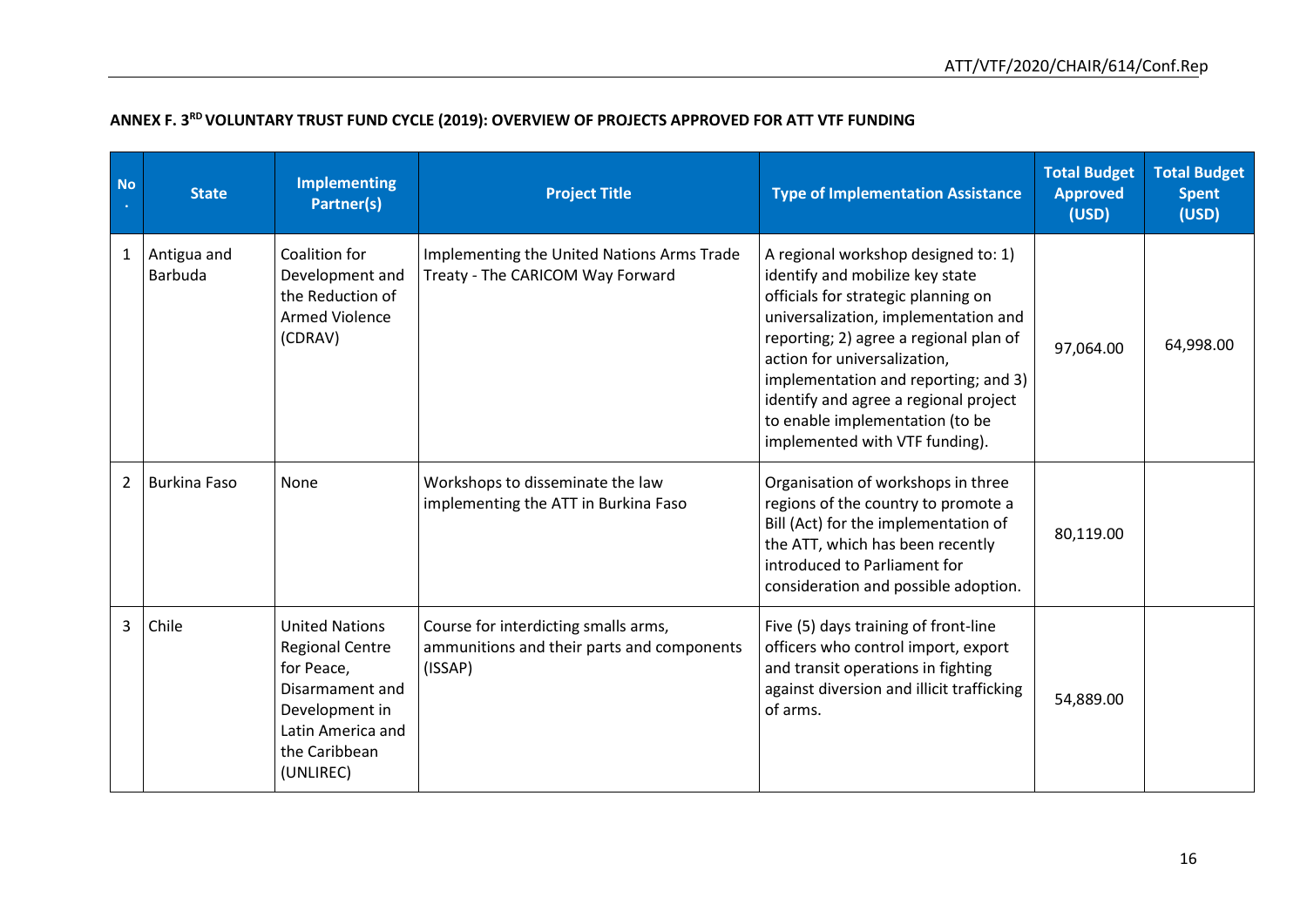| 4              | Côte d'Ivoire | None                                                                                                    | Training workshop on safe and secure<br>ammunition management                                                 | Two (2) training workshops for<br>capacity building on safe and secure<br>ammunition management for security<br>and defence forces.                                                                                                       | 68,039.00 | 57,852.00 |
|----------------|---------------|---------------------------------------------------------------------------------------------------------|---------------------------------------------------------------------------------------------------------------|-------------------------------------------------------------------------------------------------------------------------------------------------------------------------------------------------------------------------------------------|-----------|-----------|
| 5              | Fiji          | Centre for Armed<br>Violence<br>Reduction (CAVR)                                                        | Strengthening inter-agency cooperation and<br>reporting practices for ATT ratification                        | National capacity building workshops<br>to facilitate ATT ratification and<br>implementation; amendment of<br>existing legislation to comply with<br>ATT and installation of a database to<br>store arms transfer information.            | 98,023.00 |           |
| 6              | Kazakhstan    | <b>UN Regional</b><br><b>Centre for Peace</b><br>and Disarmament<br>in Asia and the<br>Pacific (UNRCPD) | Arms Trade Treaty Universalization and<br>implementation workshop for Central Asia and<br>Mongolia            | Regional workshop to promote<br>universalization of the ATT in the<br>region and build institutional capacity<br>for future implementation.                                                                                               | 97,160.00 |           |
| $\overline{7}$ | Lebanon       | <b>Permanent Peace</b><br>Movement (PPM)<br>and Saferworld                                              | Assessing Lebanon's ATT implementation<br>compliance                                                          | Assessment of Lebanon's system's<br>readiness to comply with the ATT<br>implementation requirements<br>through analysis of legislative<br>framework, institutional<br>arrangements, capacities and arms<br>transfer regulation processes. | 95,501.00 |           |
| 8              | Madagascar    | <b>United Nations</b><br><b>Regional Centre</b><br>for Peace and<br>Disarmament in<br>Africa - UNREC    | Technical and financial assistance for the<br>procurement of a laser technology ammunition<br>marking machine | Acquisition of ammunition marking<br>machine and training on use of the<br>marking machine.                                                                                                                                               | 95,190.00 | 95,190.00 |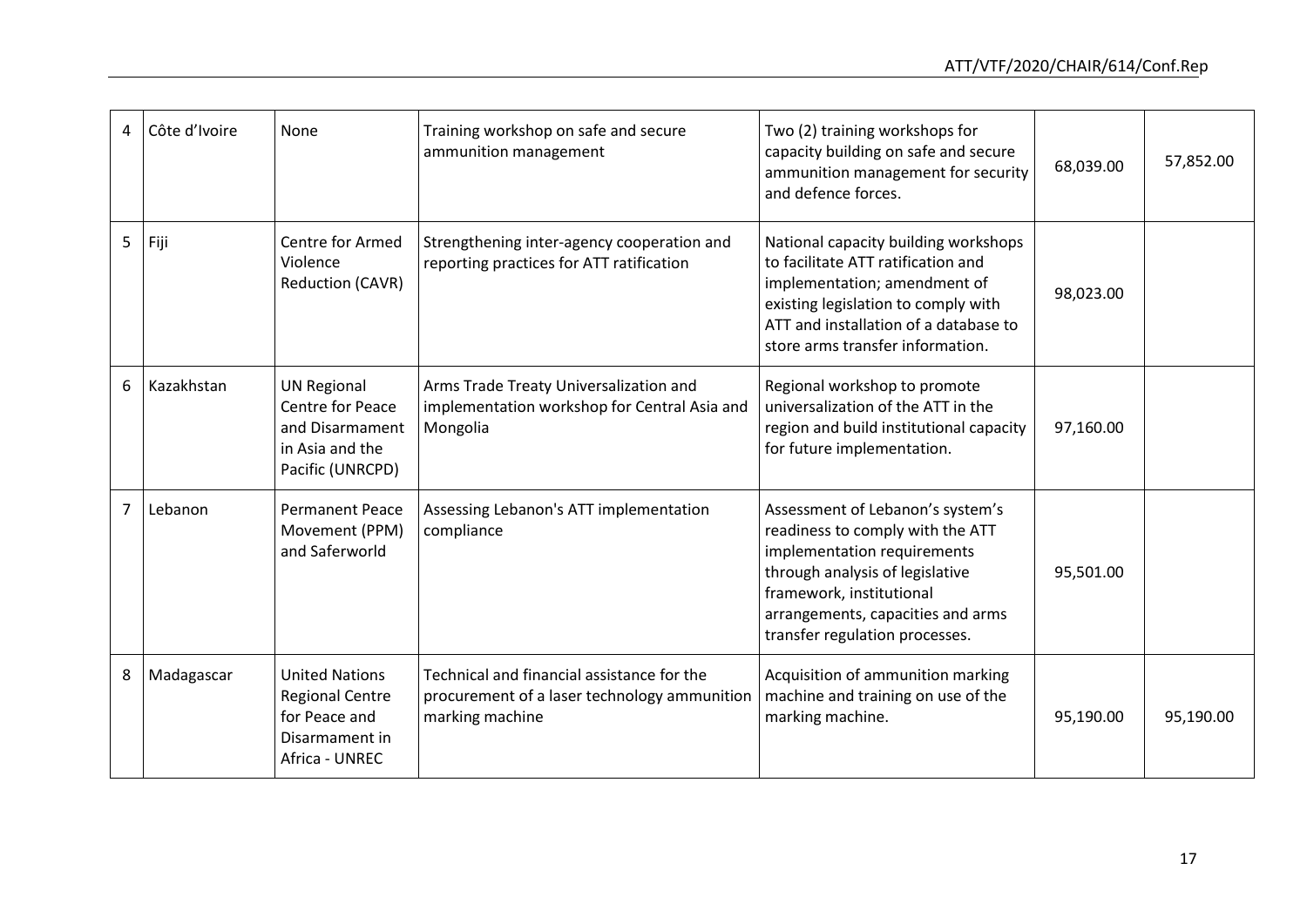| 9  | Mali          | Group for<br>Research and<br>Information on<br>Peace and Security<br>(GRIP) | Implementation of the ATT in Mali - Roadmap                                            | Assessment of Mali's legislative<br>framework for ATT compliance,<br>capacity building for agencies<br>responsible for ATT implementation<br>and development of a national<br>roadmap to guide Mali's systematic<br>implementation of the ATT. | 98,138.00  |  |
|----|---------------|-----------------------------------------------------------------------------|----------------------------------------------------------------------------------------|------------------------------------------------------------------------------------------------------------------------------------------------------------------------------------------------------------------------------------------------|------------|--|
|    | 10 Mozambique | <b>UNDP</b>                                                                 | Small arms, light weapons and explosives<br>management system                          | Completion of a project commenced<br>in 2009 to establish an online<br>national registry to enable the<br>Ministry of Interior to effectively<br>manage the ownership of state and<br>civilian fire arms, ammunitions and<br>explosives.       | 98,868.00  |  |
| 11 | Namibia       | <b>Control Arms</b><br>(Non-Violence<br>International)                      | ATT Academy in Southern Africa                                                         | Capacity building training workshops<br>for 10 members of the Southern<br>African Development Community<br>(SADC).                                                                                                                             | 230,895.00 |  |
|    | $12$ Palau    | Centre for Armed<br>Violence<br>Reduction (CARV)                            | Strengthening inter-agency cooperation and<br>reporting practices for ATT ratification | National capacity building workshops<br>to facilitate ATT ratification and<br>implementation; amendment of<br>existing legislation to comply with<br>ATT and installation of a database to<br>store arms transfer information.                 | 94,749.00  |  |
| 13 | Serbia        | <b>Small Arms Survey</b>                                                    | Building national capacity to prevent and<br>address diversion                         | Capacity building and technical<br>knowledge to further strengthen the<br>ability of Serbia to prevent and<br>address the diversion of conventional<br>arms.                                                                                   | 96,247.00  |  |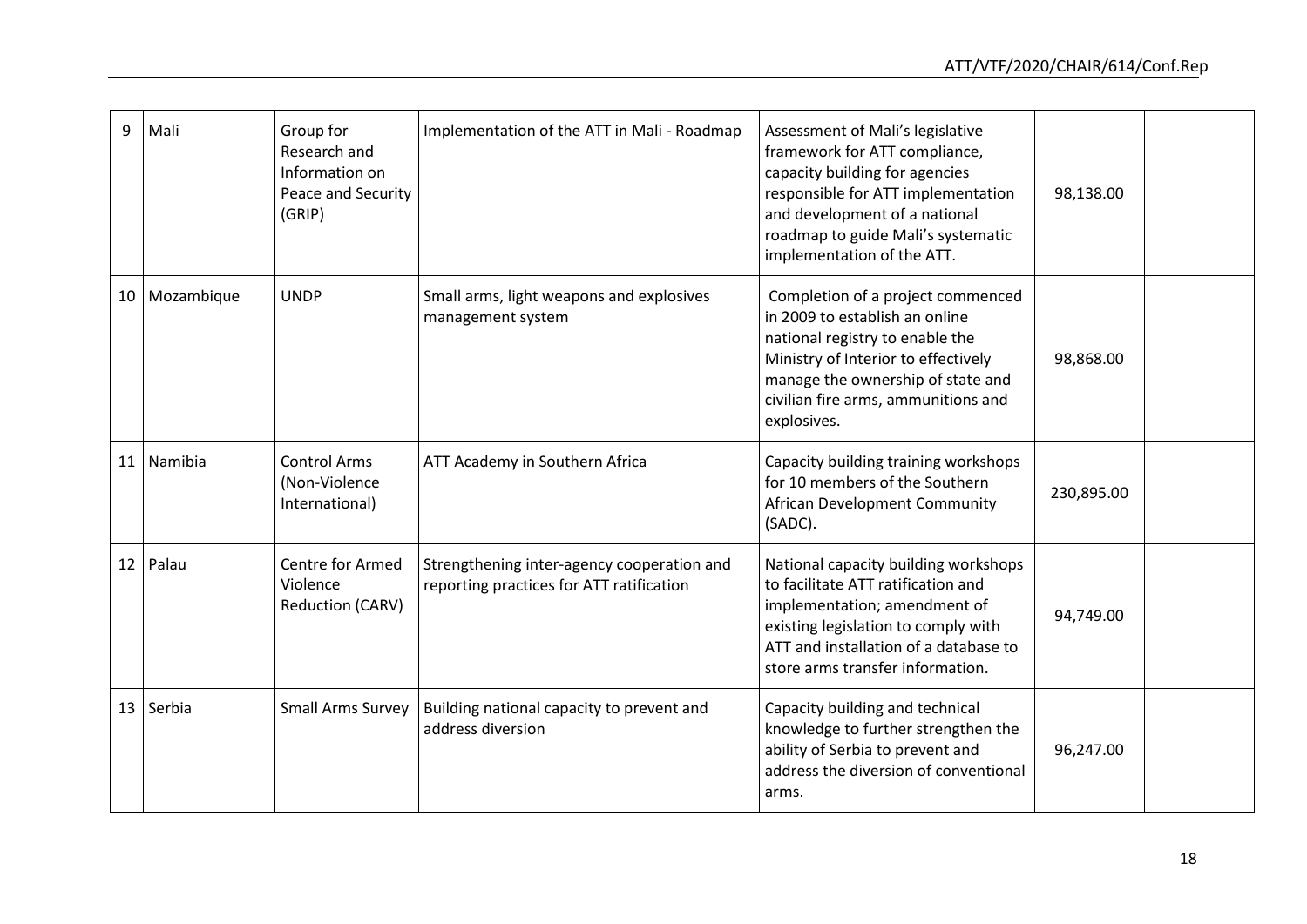| 14 | Sierra Leone   | Sierra Leone<br>Action Network on<br><b>Small Arms</b><br>(SLANCA)    | Advocacy Campaigns with Members of<br>Parliament (MPs) on Amendment of relevant<br>legislations (the SLeNCSA and Arms and<br>Ammunition Acts) | Five (5) advocacy campaigns for<br>Members of Parliament and key<br>stakeholders on the ATT provisions<br>and requirements for compliance, to<br>speed up amendments to the<br>relevant legislation.                                            | 28,578.00  |            |
|----|----------------|-----------------------------------------------------------------------|-----------------------------------------------------------------------------------------------------------------------------------------------|-------------------------------------------------------------------------------------------------------------------------------------------------------------------------------------------------------------------------------------------------|------------|------------|
|    | 15 South Sudan | <b>Regional Centre</b><br>on Small Arms<br>(RESCA)                    | Support towards accession to the Arms Trade<br>Treaty (ATT) in the Republic of South Sudan                                                    | ATT awareness raising and<br>development of strategy to guide<br>South Sudan's efforts towards<br>accession to the ATT.                                                                                                                         | 86,199.00  |            |
| 16 | Togo           | Permanent<br>delegation of the<br>African Union in<br>Geneva          | Incorporation of the Arms Trade Treaty (ATT)<br>provisions into the domestic legal systems of<br>the French-speaking African States Parties   | Regional workshop to help States<br>Parties in the region identify key<br>elements of the ATT for incorporation<br>into their national laws and building<br>capacity of parliamentarians to<br>domesticate the ATT.                             | 269,315.00 | 233,316.00 |
| 17 | Tuvalu         | <b>Centre for Armed</b><br><b>Violence</b><br><b>Reduction (CAVR)</b> | <b>Tuvalu ATT implementation</b>                                                                                                              | Review of Tuvalu's legislation to<br>provide for ATT obligations;<br>establishment of national control list:<br>establishment of national database<br>for arms transfer information and<br>improvement of Tuvalu's interagency<br>coordination. | 87,840.00  |            |
|    | 18 Vanuatu     | Centre for Armed<br>Violence<br>Reduction (CAVR)                      | Strengthening inter-agency cooperation and<br>reporting practices for ATT ratification                                                        | National capacity building workshops<br>to facilitate ATT ratification and<br>implementation; amendment of<br>existing legislation to comply with<br>ATT and installation of a database to<br>store arms transfer information.                  | 97,381.00  |            |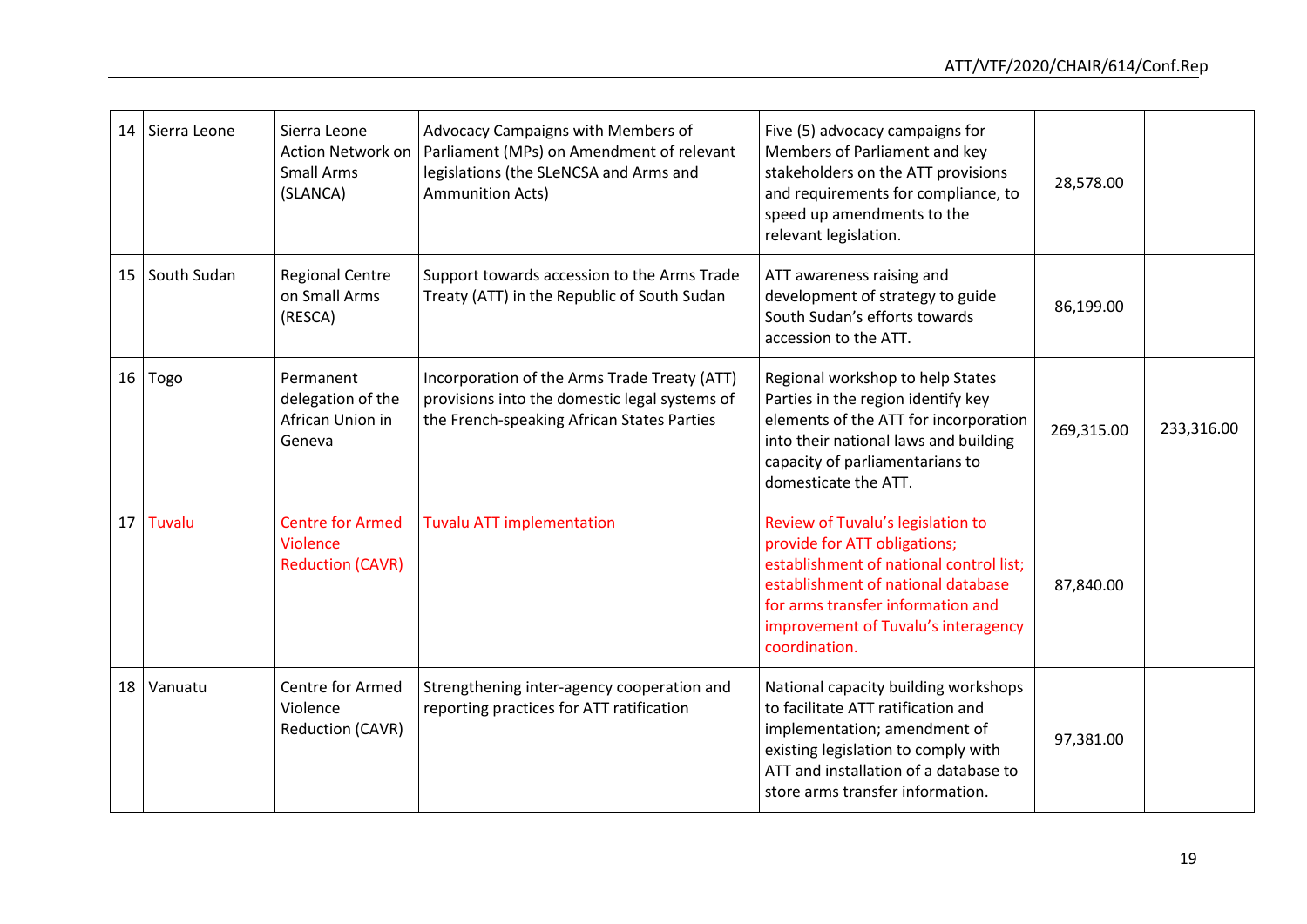| 19 Zambia $(1)$ | <b>Small Arms Survey</b> | Building capacity to establish and maintain<br>Zambia's national control list | Capacity building and technical<br>knowledge to enable Zambia to adopt<br>a national control list in fulfilment of<br>Article 5 of the ATT.                                                                                                | 48,000.00    |  |
|-----------------|--------------------------|-------------------------------------------------------------------------------|--------------------------------------------------------------------------------------------------------------------------------------------------------------------------------------------------------------------------------------------|--------------|--|
| 20 Zambia (2)   | <b>Small Arms Survey</b> | Building capacity to fulfil Zambia's ATT<br>reporting obligations             | Capacity building to enable Zambia to<br>submit its initial report and establish<br>procedures to ensure the timely<br>submission of annual reports, sharing<br>lessons learned on developing<br>national procedures for ATT<br>reporting. | 76,933.00    |  |
| <b>Total</b>    |                          |                                                                               |                                                                                                                                                                                                                                            | 1,999,128.00 |  |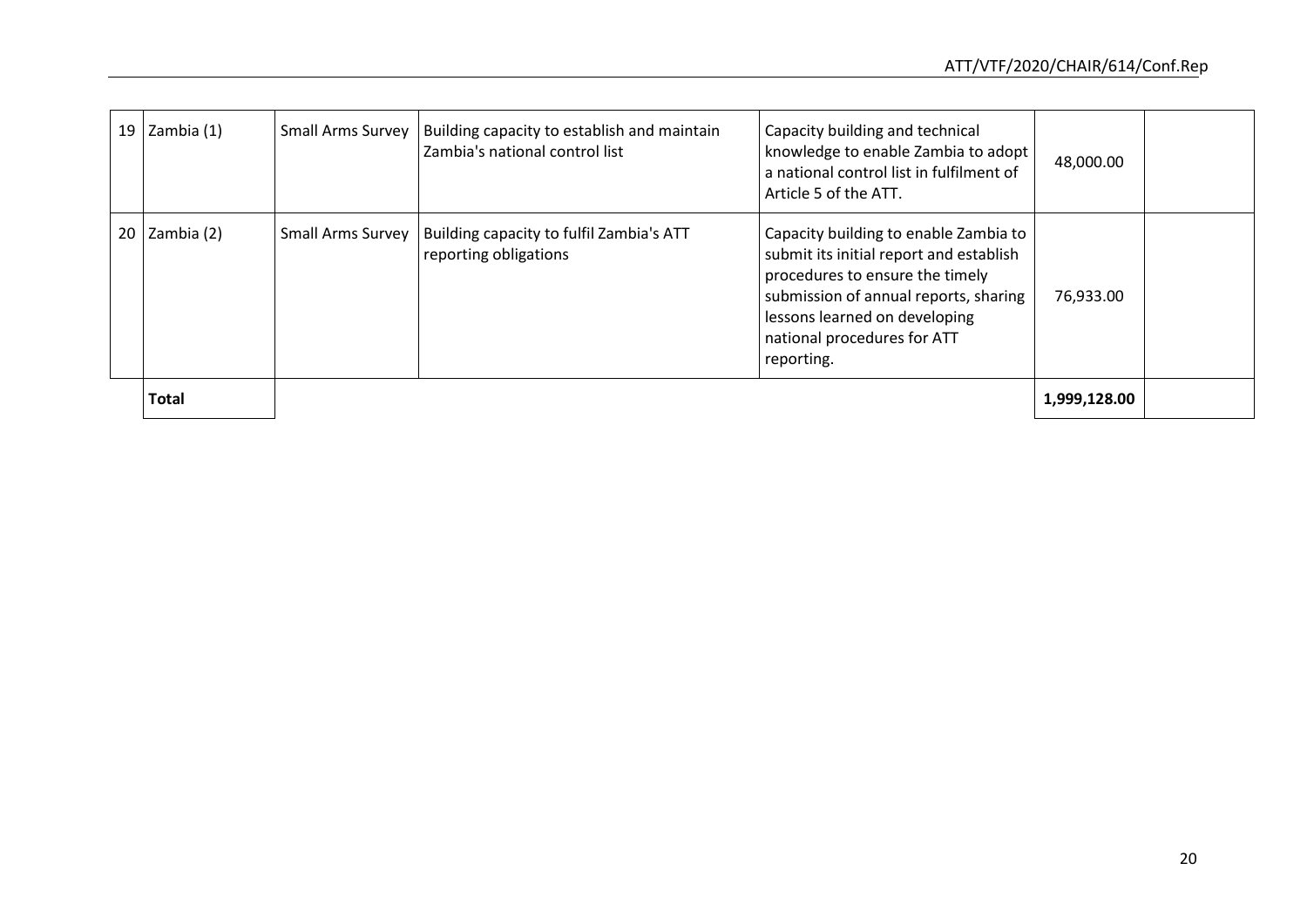## **ANNEX G. STATUS OF IMPLEMENTATION OF 2019 VTF PROJECTS**



**Issue by the ATT Secretariat** 22 June 2020

#### **STATUS OF 2019 CYCLE VTF PROJECTS, 22 JUNE 2020**

| No.                     | <b>State</b>           | Grant<br><b>Agreement</b><br>signed | $1st$ instalment<br>transferred | Interim<br><b>Report</b><br>received | 2 <sup>nd</sup> instalment<br>transferred | <b>Final Report</b><br>received | 3 <sup>rd</sup> /Final<br>instalment<br>transferred |
|-------------------------|------------------------|-------------------------------------|---------------------------------|--------------------------------------|-------------------------------------------|---------------------------------|-----------------------------------------------------|
| $\mathbf{1}$            | Antigua and<br>Barbuda | $\checkmark$                        | $\checkmark$                    | <b>NA</b>                            | <b>NA</b>                                 | 06-Dec-19                       | <b>NA</b>                                           |
| $\overline{2}$          | <b>Burkina Faso</b>    | $\checkmark$                        | $\checkmark$                    | 01-Dec-19                            | $\checkmark$                              | 29-Jun-20 (1)                   |                                                     |
| 3                       | Chile                  | $\checkmark$                        | $\checkmark$                    | 15-Feb-20                            | $\checkmark$                              | 13-Oct-20 (1)                   |                                                     |
| $\overline{\mathbf{4}}$ | Côte d'Ivoire          | $\checkmark$                        | $\checkmark$                    | <b>NA</b>                            | <b>NA</b>                                 | 31-Jan-20                       | <b>NA</b>                                           |
| 5                       | Fiji                   | $\checkmark$                        | $\checkmark$                    | 30-Apr-20                            |                                           | 29-Nov-20 (1)                   |                                                     |
| 6                       | Kazakhstan             | $\checkmark$                        | $\checkmark$                    | <b>NA</b>                            | <b>NA</b>                                 | 30-Jun-20*                      |                                                     |
| $\overline{\mathbf{z}}$ | Lebanon                | $\checkmark$                        | $\checkmark$                    | Paused                               |                                           | Paused                          |                                                     |
| 8                       | Madagascar             | $\checkmark$                        | $\checkmark$                    | <b>NA</b>                            | <b>NA</b>                                 | 16-Dec-19                       | $\checkmark$                                        |
| 9                       | Mali                   | $\checkmark$                        | $\checkmark$                    | 06-Jan-20                            | $\checkmark$                              | 29-Aug-20 (1)                   |                                                     |
| 10                      | Mozambique             | $\checkmark$                        | $\checkmark$                    | 01-Jul-20 (1)                        |                                           | $01-Oct-20(1)$                  |                                                     |
| 11                      | Namibia                | $\checkmark$                        | $\checkmark$                    | 15-Jan-20                            | $\checkmark$                              | 29-Aug-20(1)                    |                                                     |
| 12                      | Palau                  | $\checkmark$                        | $\checkmark$                    | 18-Jun-20*                           |                                           | 29-Nov-20 (1)                   |                                                     |
| 13                      | Serbia                 | $\checkmark$                        | $\checkmark$                    | 11-Feb-20*                           |                                           | 30-Aug-20 (1)                   |                                                     |
| 14                      | Sierra Leone (1)       | $\checkmark$                        | $\checkmark$                    | <b>NA</b>                            | <b>NA</b>                                 | 15-Jun-20 $*(1)$                |                                                     |
| 15                      | South Sudan            | $\checkmark$                        | $\checkmark$                    | 02-Dec-19                            |                                           | 29-Aug-20 (1)                   |                                                     |
| 16                      | Togo                   | $\checkmark$                        | $\checkmark$                    | <b>NA</b>                            | <b>NA</b>                                 | 14-Jan-20                       | $\checkmark$                                        |
| 17                      | Tuvalu                 |                                     |                                 |                                      | <b>WITHDRAWN</b>                          |                                 |                                                     |
| 18                      | Vanuatu                | $\checkmark$                        | $\checkmark$                    | 15-Mar-20                            |                                           | 30-Nov-20 (1)                   |                                                     |
| 19                      | Zambia (1)             | $\checkmark$                        | $\checkmark$                    | $31$ -Jan-20 $(2)$                   |                                           | 31-Aug-20                       |                                                     |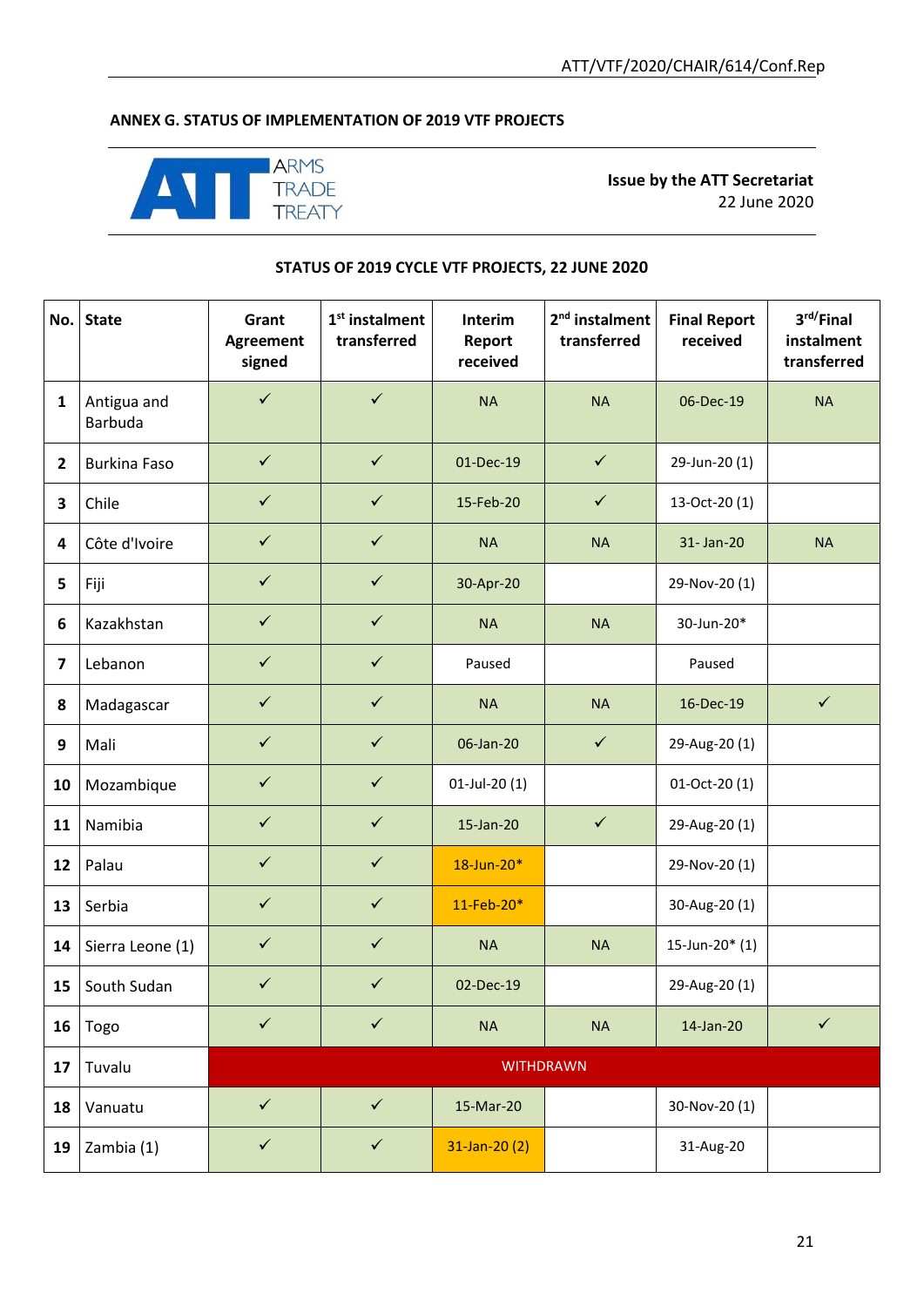| $\vert$ 20 $\vert$ Zambia (2) |  | $31$ -Jan-20 $(2)$ | 31-Aug-20 |  |
|-------------------------------|--|--------------------|-----------|--|
|                               |  |                    |           |  |

\*Revised date

- (1) Projects suspended due to COVID-19 Outbreak
- (2) Interim Report still under consideration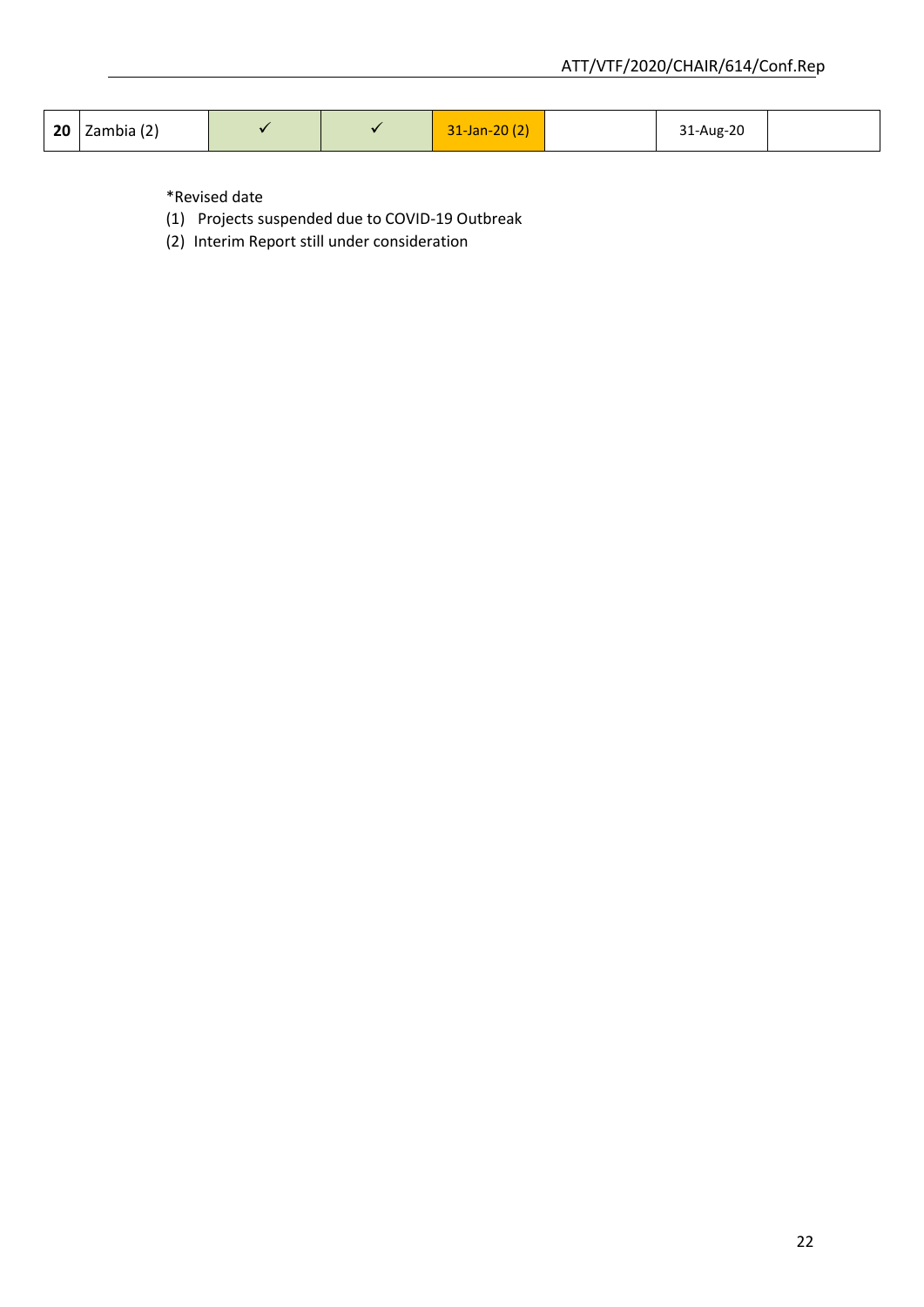|  |  |  |  | ANNEX.H. 4 <sup>TH</sup> VOLUNTARY TRUST FUND CYCLE (2020) : OVERVIEW OF PROJECTS PROVISIONALLY <sup>1</sup> APPROVED FOR ATT FUNDING |
|--|--|--|--|---------------------------------------------------------------------------------------------------------------------------------------|
|--|--|--|--|---------------------------------------------------------------------------------------------------------------------------------------|

| No.            | <b>Applicant State</b>        | <b>Partner(s)</b>                                                                  | <b>Project Title</b>                                                                       | <b>Type of Implementation Assistance</b>                                                                                                                                                                              | <b>Total</b><br><b>Budget</b><br><b>Approved</b><br>(USD)(tbc) |
|----------------|-------------------------------|------------------------------------------------------------------------------------|--------------------------------------------------------------------------------------------|-----------------------------------------------------------------------------------------------------------------------------------------------------------------------------------------------------------------------|----------------------------------------------------------------|
| $\mathbf{1}$   | Antigua and<br><b>Barbuda</b> | <b>Coalition for Development</b><br>and the Reduction of<br>Armed Violence (CDRAV) | Implementing the UN Arms Trade<br>Treaty - the CARICOM way                                 | Regional workshop designed to: 1) identify and<br>mobilize key state officials for strategic planning on<br>reporting and, 2) identify and agree on a regional<br>project to enable the implementation of the Treaty. | 100,815                                                        |
| $\overline{2}$ | <b>Botswana</b>               | <b>Small Arms Survey</b>                                                           | Building Capacity to fulfil the<br>Republic of Botswana's ATT<br>reporting obligations     | Capacity building effort to enable ATT reporting in<br>terms of establishment of reporting processes and<br>procedures as well as submission of initial report and<br>annual reports                                  | 79,702                                                         |
| $\overline{3}$ | Côte d'Ivoire                 | None                                                                               | Interconnection of end-use<br>weapons sites                                                | Development of an integrated data management IT<br>system for stockpile management and training of<br>stockpile managers                                                                                              | 98,119                                                         |
| 4              | Ghana                         | <b>LEX EMPORIUM</b><br>ATTORNEY @LAW                                               | Adoption of a comprehensive<br>harmonized legislation for the<br>implementation of the ATT | Development and adoption of a comprehensive and<br>harmonised single legislation for the implementation<br>of the ATT in Ghana                                                                                        | 99,826                                                         |
| 5              | Kenya                         | Regional Centre on Small<br>Arms (RECSA)                                           | ATT awareness raising and<br>creation of momentum for<br>Kenya's accession to the ATT      | National workshop to raise awareness about the ATT<br>and its implications with a view to building<br>momentum for Kenya's accession to the ATT                                                                       | 95,604                                                         |

 $\overline{\phantom{a}}$ 

 $1$  The projects are provisionally approved subject to Requests for Clarification and negotiations of Grant Agreements.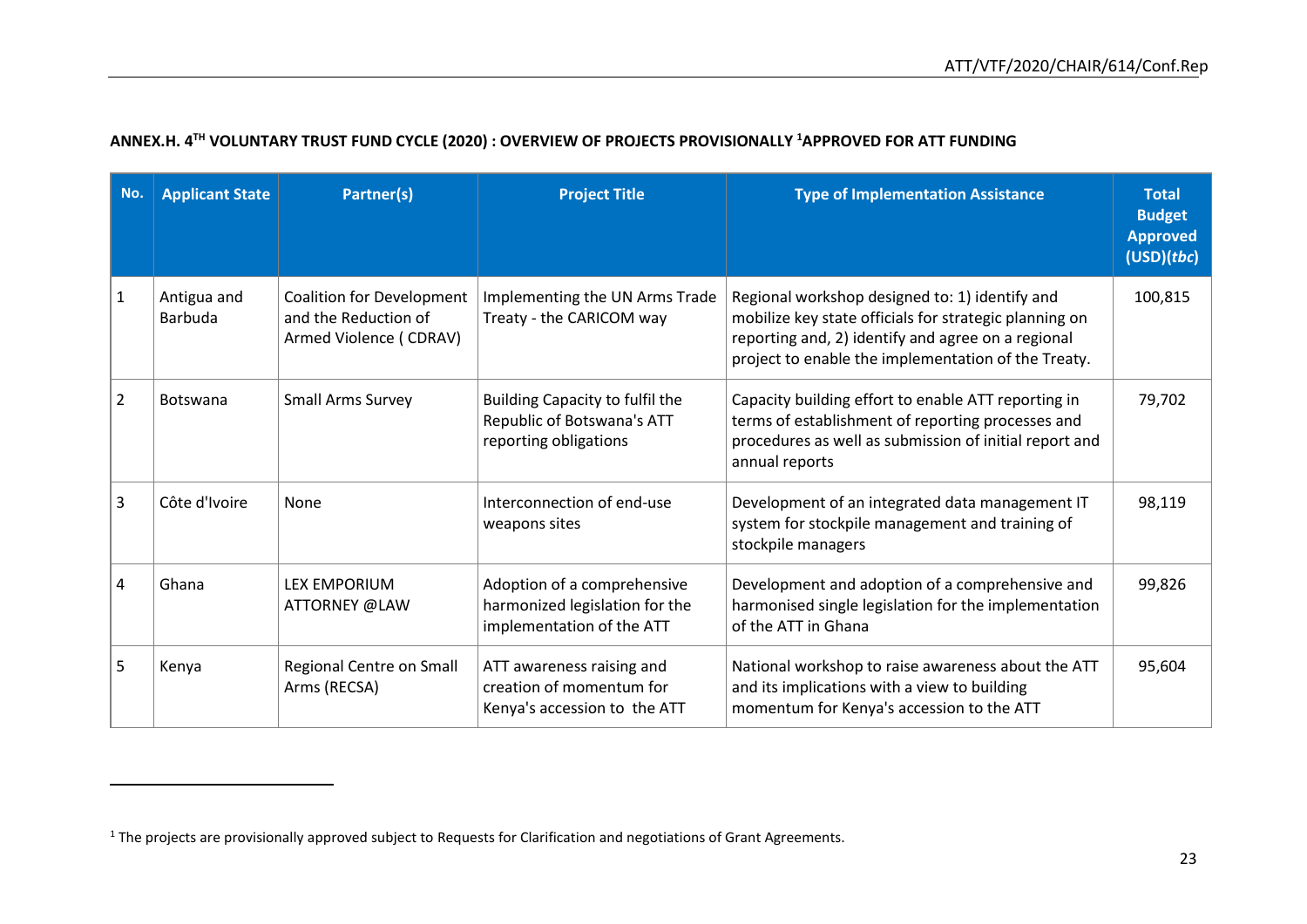| 6  | Madagascar   | Controls Arms (Non-<br>Violence International) | ATT Academy in the Indian Ocean<br>Region                                                                                                | Regional workshop to build capacity of five Indian<br>Ocean States (IOC) to implement the ATT                                                                                                                                                                                                                                                                    | 193,015 |
|----|--------------|------------------------------------------------|------------------------------------------------------------------------------------------------------------------------------------------|------------------------------------------------------------------------------------------------------------------------------------------------------------------------------------------------------------------------------------------------------------------------------------------------------------------------------------------------------------------|---------|
| 7  | Nigeria      | <b>IANSA Women Network</b><br>Nigeria          | Strengthening inter-agency<br>cooperation for the Treaty<br>implementation and reporting                                                 | National capacity building workshop to strengthen<br>inter-agency cooperation to facilitate the<br>implementation of the ATT and to enhance national<br>capacity to meet its reporting obligations                                                                                                                                                               | 95,102  |
| 8  | Philippines  | Nonviolence international<br>Inc(NI)           | Strengthening reporting and<br>monitoring mechanisms on arms<br>flows                                                                    | Establishment of a database to compile data on best<br>practices relating to diversion prevention and to<br>facilitate monitoring and reporting on diversion<br>incidents                                                                                                                                                                                        | 99,831  |
| 9  | Sierra Leone | None                                           | Capacity building workshops for<br>effective ATT implementation at<br>regional level                                                     | Capacity building workshops on ATT implementation<br>conducted at regional level                                                                                                                                                                                                                                                                                 | 55,977  |
| 10 | South Sudan  | Regional Centre on Small<br>Arms (RECSA)       | Support towards<br>operationalization of the National<br>ATT Accession and<br>Implementation Strategy for the<br>Republic of South Sudan | Implementation of South Sudan's national ATT<br>implementation strategy by undertaking the following<br>activities: 1) review of national legislation, 2)<br>development and adoption of national control list, 3)<br>capacity building workshop for customs officials and,<br>4) capacity building workshop for parliamentarians on<br><b>ATT domestication</b> | 99,524  |
| 11 | Togo         | None                                           | Training workshops on the safe<br>and secure management of<br>weapons and ammunition<br>stockpiles                                       | Workshops to train Defense and security officers in<br>the safe and secure management of weapons and<br>ammunition stocks throughout the country to<br>prevent diversion                                                                                                                                                                                         | 53,716  |
| 12 | Zambia       | <b>Small Arms Survey</b>                       | Building capacity to draft<br>Zambia's Conventional Arms<br>Control Act to implement the ATT                                             | Building of Zambia's legislative drafting capacity and<br>preparation of Zambia's legislation to implement the<br><b>ATT</b>                                                                                                                                                                                                                                     | 93,197  |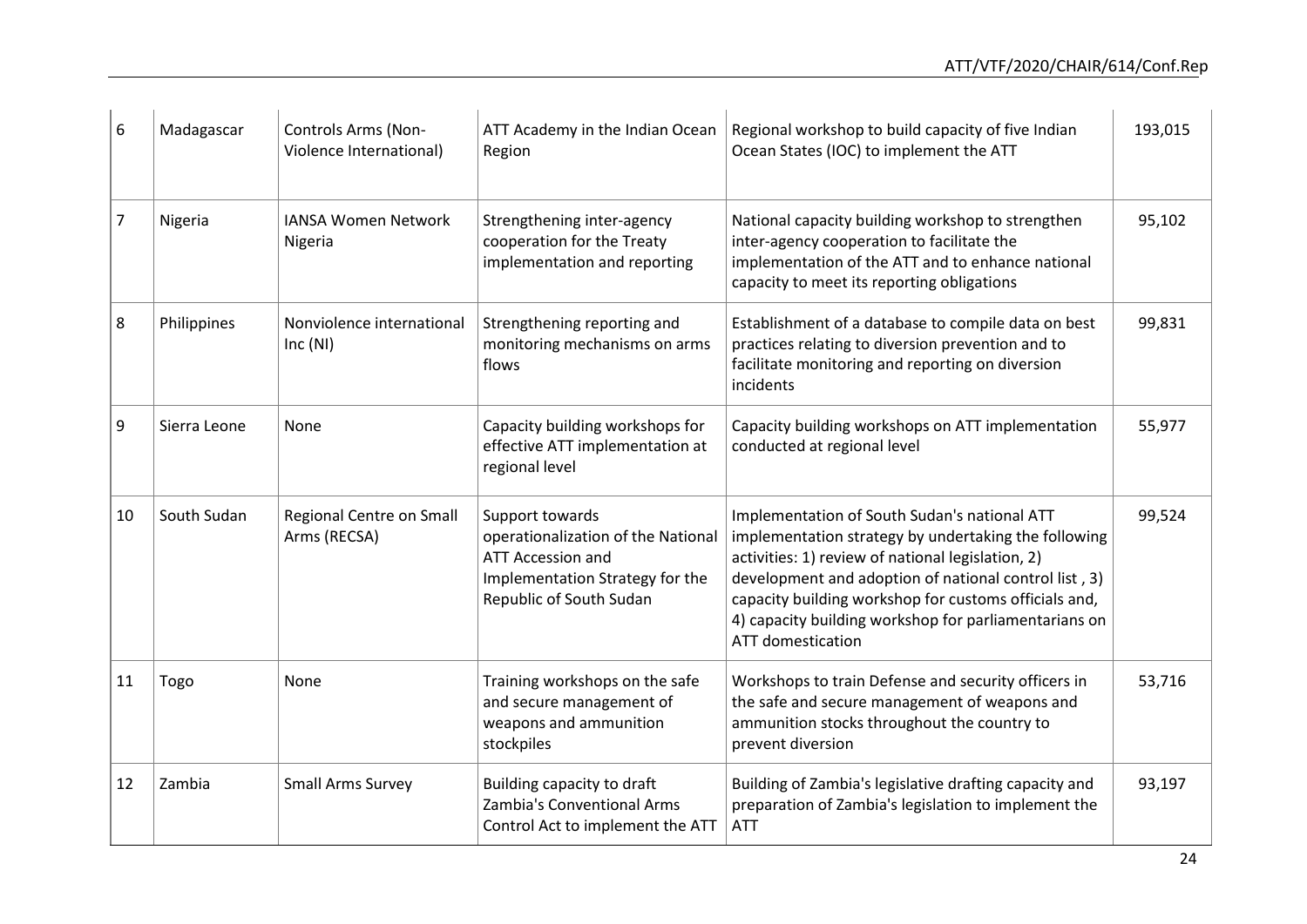**Total 1,164,428**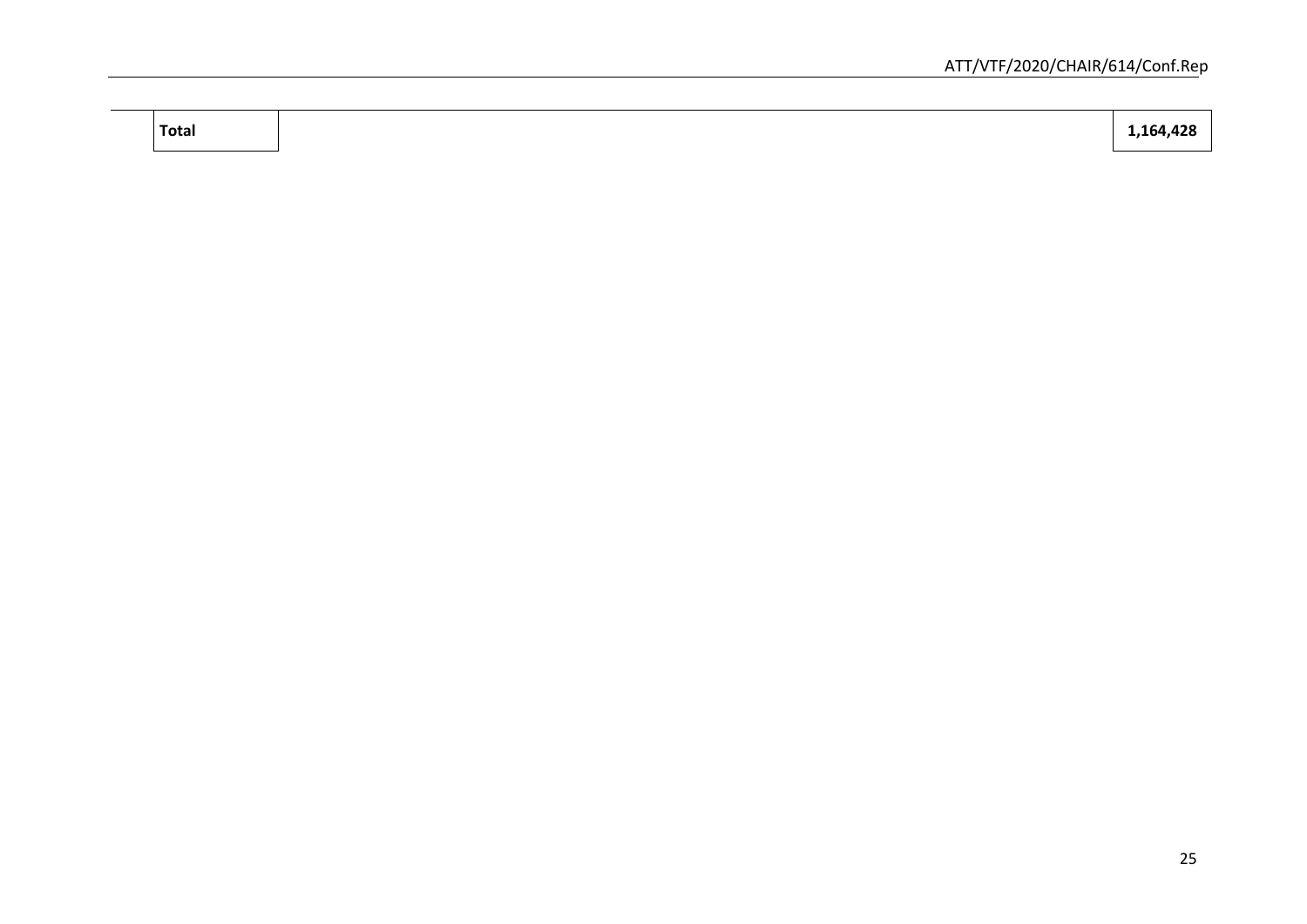#### **Annex. I : VTF TASKS AND TIMELINE 2019/2020**



#### **VTF DRAFT TIMELINE: 2019/2020**

This draft timeline reflects major VTF milestones foreseen for the period between CSP5 and CSP6

|    | <b>TASK</b>                                                                                         | <b>TIMELINE</b>                   | <b>RESPONSIBILITY</b>  |
|----|-----------------------------------------------------------------------------------------------------|-----------------------------------|------------------------|
|    |                                                                                                     |                                   |                        |
| 1. | VTF outreach meeting: New York                                                                      | 24 October 2019                   | <b>ATT Secretariat</b> |
|    |                                                                                                     |                                   | <b>VTF Chairperson</b> |
|    |                                                                                                     |                                   |                        |
| 2. | Call for project proposals                                                                          | 16 October 2019 - 16 January 2020 | <b>ATT Secretariat</b> |
|    |                                                                                                     |                                   | <b>VTF Chairperson</b> |
|    |                                                                                                     |                                   |                        |
| 3. | VTF technical workshop: Geneva                                                                      | 17 December 2019                  | <b>ATT Secretariat</b> |
|    |                                                                                                     |                                   |                        |
| 4. | Deadline for submission of project<br>proposals                                                     | 16 January 2020                   | <b>ATT Secretariat</b> |
|    |                                                                                                     |                                   |                        |
| 5. | Advice<br><b>States</b><br>Parties<br>to<br>on                                                      | 03 February 2020                  | <b>ATT Secretariat</b> |
|    | financial contributions received                                                                    |                                   | <b>VTF Chairperson</b> |
|    |                                                                                                     |                                   |                        |
| 6. | Pre-screening of project proposals<br>and preparation of shortlist                                  | 20 January - 20 March 2020        | <b>ATT Secretariat</b> |
|    |                                                                                                     |                                   |                        |
| 7. | Applicants invited to consider<br>feasibility<br>of continuing<br>with<br>application amid COVID-19 | 25 March - 08 April 2020          | <b>ATT Secretariat</b> |
|    |                                                                                                     |                                   |                        |
| 8. | Chair's consultation with<br><b>VTF</b>                                                             | 25 March 2020                     | <b>VTF Chairperson</b> |
|    | Selection Committee regarding<br>changes to the VTF timeline                                        |                                   | <b>ATT Secretariat</b> |
|    |                                                                                                     |                                   |                        |
| 9. | shortlist<br>Consideration<br>of<br>of                                                              | 08 April 2020                     | <b>ATT Secretariat</b> |
|    | options<br>applicants<br>for<br>and                                                                 |                                   | <b>VTF Chairperson</b> |